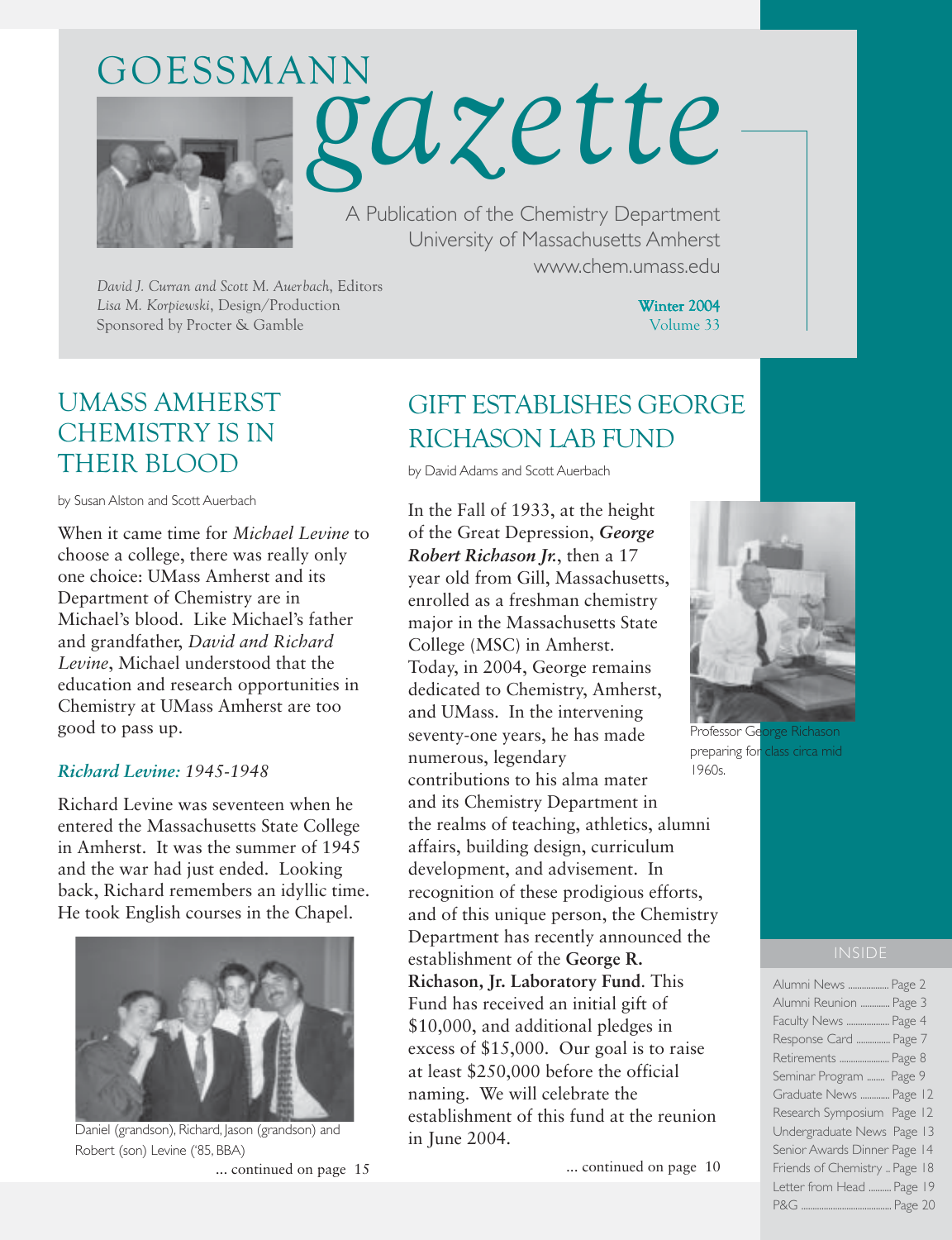# *alumni*REUNION 2003

Alumni weekend was celebrated on June 6-8, 2003. Activities in the Chemistry Department were held on Saturday afternoon, June 7, 2003. Refreshments were served in Goessmann 252 which was open all afternoon



Alumni shares fond memories with Professor Peter Uden.

for socializing. Alumni departed from there to attend lectures and view facilities and laboratories. Professor David Adams demonstrated teaching techniques in the computerized lecture room, funded in part by General Electric. Professor Scott Auerbach described some of his research work with zeolites, and novel teaching methods using visual



Professor Scott Auerbach explained the research work in his laboratory.

molecular dynamics. Professor Steven Hixson provided hands-on demonstrations on the use of the Online Web-based Learning (OWL) project for organic chemistry. Members of Professor Igor Kaltashov's group provided a tour of the mass spectrometry facility. The department would like to thank the alumni, faculty, visitors

and staff who made the afternoon a great success.

# *alumni*NEWS

*Faizah Al-Mjeni* (Ph.D. '02 with Professor Maroney) has taken a position at Sultan Qaboos University in Oman. Faizah married John Husband (Ph.D. '02 with Professor Metz).

*David Berkebile* (M.S. '66, Ph.D. '69 with Professor McEwen) has been teaching at West Nottingham Academy, Colora, MD since 1999 after many years in industrial positions.

*Paul Carrington* (Ph.D. '03 with Professor Maroney) is now a postdoctoral fellow at Rockefeller University in Prof. Milton Werner's laboratory. Paul married *Rameh Hafezi* (MS '01 with Profs. Tyson and Uden) on Oct. 10, 2003.

*Balwant Chohan* (Ph.D. '02 with Professor Maroney) became a new assistant professor of chemistry at Susquehanna College this past Fall.

*Marianny Yajaira Combariza* (Ph.D. '03 with Professor Vachet) successfully defended her Ph.D. dissertation on Aug. 26, and has returned to Colombia to take a faculty position at Universidad Industrial de Santander.

The cover of the Aug. 8, 2003 issue of J. Org. Chem. featured work from Professor Venkataraman's laboratory done by *Jason Field* (Ph.D. '03) and *Tom Hill* (B.S. '02).

*Robert Grosso* (Ph.D. '02 with Professor Vining) is a faculty member at Western Connecticut State Universty.

*Dmitry Gumerov* (Ph.D. '03 with Professor Kaltashov) works in the FT ICP MS division of Bruker Daltronics, Inc. in Billerica, MA.

*Frank Higbie* (M.S. '69 with Professor Rausch) reports that he and his wife, Lois, have traveled to northern England and Stockholm, Sweden on a European trip and visited Mt. Rushmore and other attractions in the Black Hills and Badlands of South Dakota this past summer.

*Binu James* (M.S. '02 with Professor Thompson) married Jacob Isaac in April, 2001 and they are now the proud parents of a baby boy born this past July.

*Eugenio Jaramillo* (Ph.D. '01 with Professor Auerbach) has been appointed as a staff scientist in molecular simulations at Los Alamos National Lab. He and his wife Nhora are expecting the birth of their second child.

*Mark Kearley* (Ph.D. '92 with Professor Lahti) has moved from the Chemistry Department at Creighton University in Nebraska to become department chair of the Chemistry Department at Sonoma State University in California.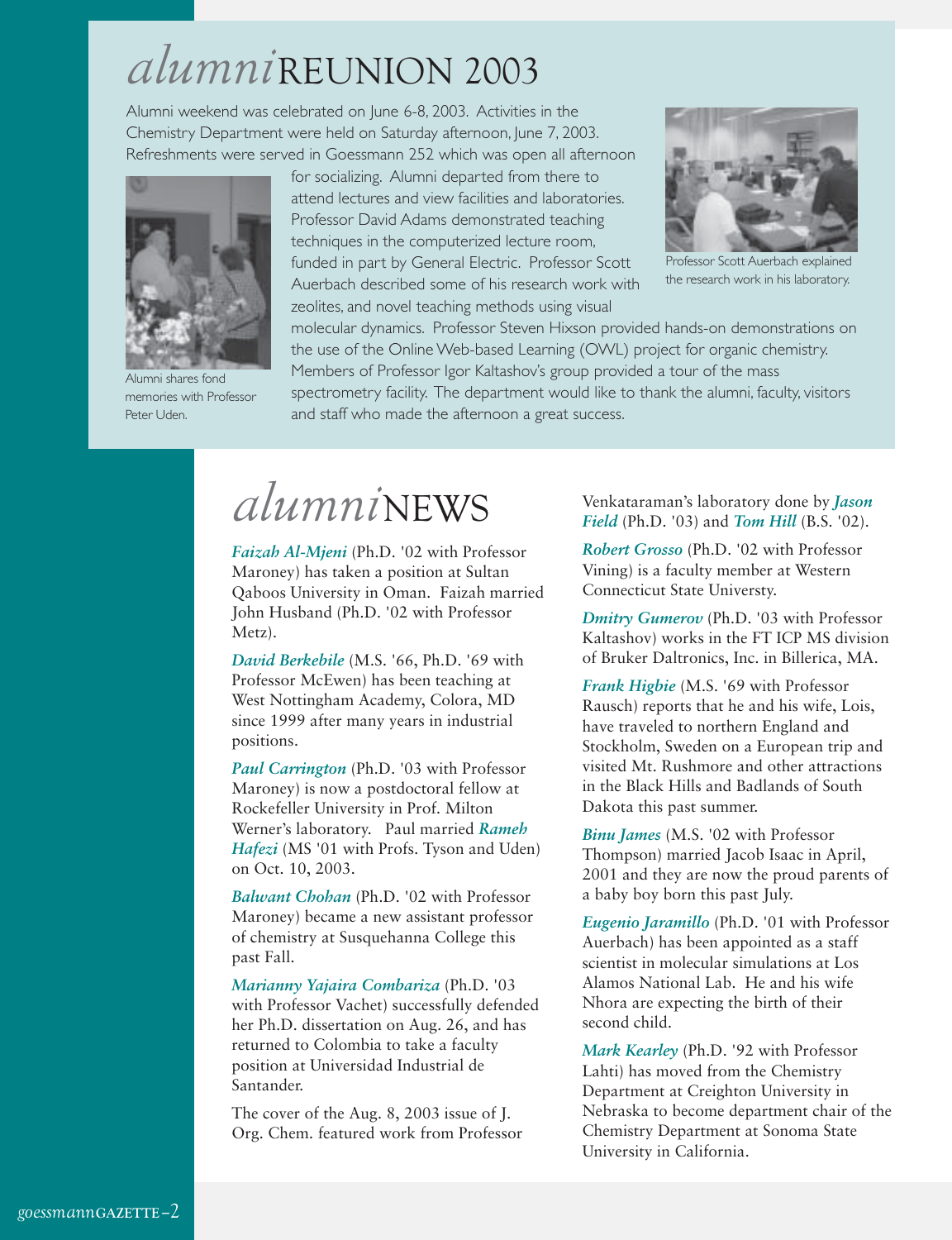*Andrew Leeson* (B.S. '03), after leaving the Vachet research group upon graduation, is a student at the Drexel College of Medicine in Philadelphia.

In April of 2003, *David J. Mazzo* (Ph.D. '83 with Professor Uden) joined Chugai Pharma USA in San Diego, CA, as President and CEO. The primary focus of Chugai's discovery research areas are cardiovascular diseases and cancer. The parent company is Chugai Pharmaceutical Co. Ltd., founded in Japan in 1925. In addition to his many new responsibilities at Chugai, Dave continues to serve on the NSM Dean's Council here at UMass. In the Chemistry Department, he plays a major role in our Bioanalytical Initiative (see the Goessmann Gazette, Vol. 30, p. 19).

*David Modarelli* (Ph.D. '91 with Professor Lahti) received tenure and promotion to Associate Professor at the University of Akron in Ohio. His research group has had great success in fundraising and augmenting the laser spectroscopy facility there. David married Jody Simone this past April.

In early November 2003, the department was visited by *Prof. Angelika Niemz* (Ph.D.

# *please*KEEP IN TOUCH!

We want to know what you have been doing. Send news of your activities, promotions, new positions, etc. to include in the next issue of the *Goessmann Gazette*. You can also send information via email to gazette@chem.umass.edu. We look forward to hearing from you!

'99 with Professor Rotello). Angelika is assistant professor of bioengineering at the Keck Graduate Institute of Applied Life Sciences which is associated with Claremont College. She was here to talk with undergraduates about summer research opportunities at Keck and to describe their Master of Bioscience program.

*Kate Ryan* (B.S. '03) is a graduate student at Penn. State Univ. Kate did research here in Prof. Kaltashov's group.

*Frank Rossito* (Ph.D. '94 with Professor Lahti) sends word that things are going well at Bostik-Findley in Massachusetts.

*Chris Thompson* (Ph.D. '03 with Professor Metz) has joined the FTMS group at Bruker as an R&D scientist.

# *alumni*REUNION 2004 All alumni are cordially invited to

## *Professors Richason and Stein to be Honored at the Next Chemistry Reunion !!! Professors Richason and Stein to be Honored at the Chemistry Richason and Stein to be Honored at the Next Reunion*

You are cordially invited to the next Chemistry Reunion, on Saturday, the 5th of June, 2004 in room 1634 of the Lederle Graduate Research Tower from 2-5 p.m. This event is part of the university-wide Alumni Weekend. We will honor two of Chemistry's towering figures: Richard Stein and George Richason, Jr., people who created much of the excellence we now take for granted in Chemistry at UMass Amherst.

We plan the following schedule of events, open to all students, faculty, staff, alumni and friends:

2-3 p.m. Reception for Professors Richason and Stein 3-4 p.m. Historical Anecdotes from Professor David Adams 4-5 p.m. Facilities Tour for the Stein Reunion

Toasts and Roasts for the Richason Reunion

The Richason Reunion provides a wonderful opportunity to celebrate the establishment of the George R. Richason, Jr. Laboratory Fund. Please see page 19 for information on making your gift to the Richason Lab Fund.

Please RSVP to Brigette McKenna by phone at 413-545-6076 or by email at bmckenna@chem.umass.edu. Lederle Tower is just north of Goessmann Laboratory; room 1634 is on the 16th floor.

We hope to see you all there in June 2004 !!!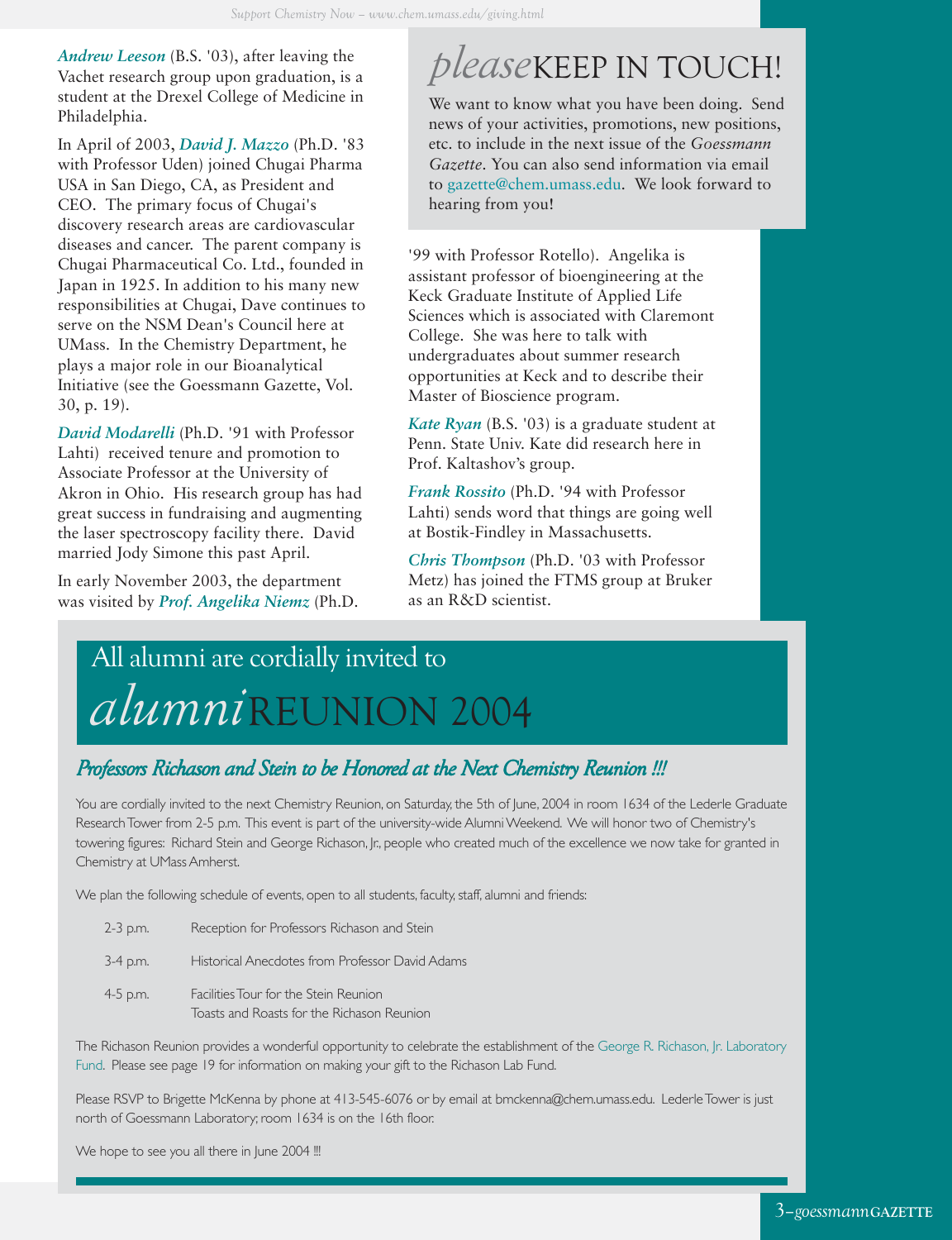*faculty* NEWS

## *Holmes Receives PRF Grant*

*Professor Emeritus Robert Holmes* received a new two-year grant from the Petroleum Research Fund (PRF) of the American Chemical Society for \$80,000 to continue his research program on Phosphoryl Transfer Enzymes and Hypervalent Phosphorus Chemistry with Dr. A. Chandrasekaran and Senior Fellow Natalya Timosheva. Bob has maintained funding of his research since entering the teaching profession at age 24! He was honored on the occasion of his 75th birthday at the banquet held at the International Symposium on Inorganic Ring Compounds held last summer in Burlington, Vermont (IRIS XI). He has been invited to discuss his research as the Keynote Lecturer at the opening of the 7<sup>th</sup> IUPAC International Conference on Heteroatom Chemistry to be held August 20-25, 2004 in Shanghai.

### *Lahti Heads Team Receiving NSF Grant for 400 MHz NMR Instrument*

### A team of investigators (*Professors Lahti, Venkataraman, Rotello,*

Dickinson, Tew, Emerick and Coughlin) from Chemistry and Polymer Science & Engineering received a \$234,975 grant from the CRIF program of the National Science Foundation to upgrade the facilities of the Nuclear Magnetic Resonance Laboratory. The money, combined with matching funds from the university, purchased a 400 MHz spectrometer to replace an aging 200 MHz routine-use instrument. The new unit substantially enhances the ability of synthetic chemists in Chemistry and PS&E to get high grade spectra for molecular identification and analysis.

Paul has also been active on the speaking circuit, giving invited talks at the International Conference on Molecule Based Magnets in Valencia, Spain in October, 2002, and a talk before the Cincinnati Section of ACS at the Vernon Manor Hotel in February, 2003.

# *new* FACULTY

*Sankaran Thayumanavan* (called "Thai" by his friends and colleagues) joined the Department as an Assistant Professor in September, 2003. Thai moved to UMass after spending four years at Tulane University. Most of his research group (four graduate students and six postdoctoral associates) at Tulane moved with him to continue their work here at Massachusetts. Thai received his Ph.D. at the University of Illinois, Urbana-Champaign in 1996 working with Peter Beak. He joined Seth Marder's group at Caltech the same year and stayed there until 1999. Thai's research interests are in the area of Organic/Macromolecular Chemistry. He is interested in the custom-design of new organic small molecules and macromolecules that are of interest at the interface of Chemistry with other research, particularly



Biology and Material Science. His work was recognized by a Cottrell Scholar Award, a 3M nontenured faculty award, and a NSF-CAREER award. Thai moved to Amherst with his wife, Sharmila, and two sons, Ethan and Seth.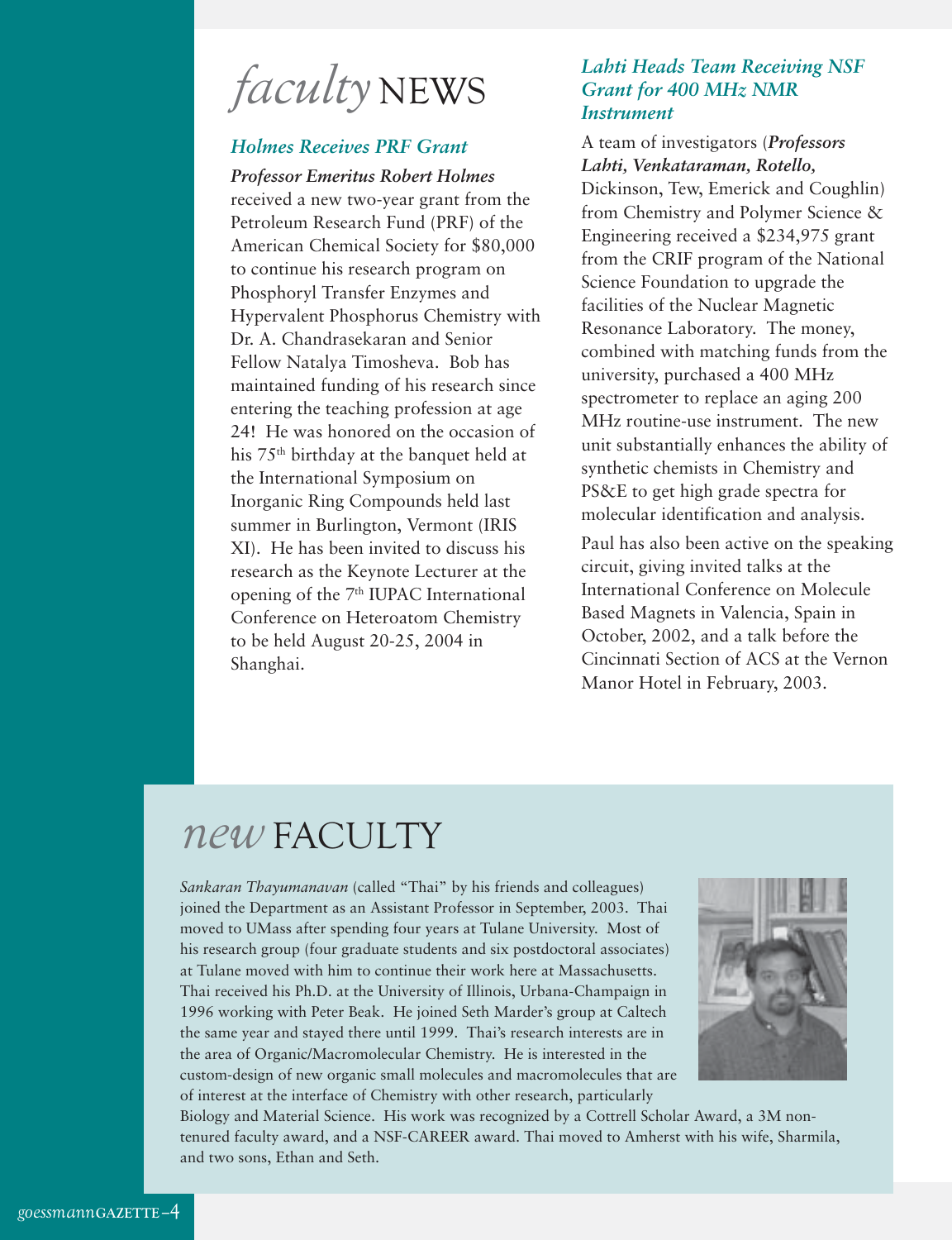## *CD-ROMS by Professor Vining*

*Professor William Vining* had two educational CD-ROMS published by Brooks/Cole Publishers this year. The first, called *Interactive Analytical Chemistry*, is for use with the analytical text authored by Skoog, West and Hollar and the second is entitled *Interactive General, Organic and Biochemistry*.

## *Maroney wins NSF and PRF Grants*

*Professor Michael Maroney* received an NSF grant from the Molecular and Cellular Biology Program. The PRF grant is to support a new project entitled, "Sulfur redox chemistry in biology: the structure and function of iron in rat liver cysteine dioxygenase." Mike gave an invited lecture at the 11<sup>th</sup> International Conference on Bioinorganic Chemistry in Cairns, Australia.

### *Archer serving on ACS Committee on Committees*

*Emeritus Professor Ron Archer*, who continues to represent the Connecticut Valley Section as a councilor to the ACS, was reelected this Fall to the Committee on Committees for the term 2004-2006. He was also on the ballot this past Fall for ACS Director of Division I but lost to the incumbent in an election decided by second place ballots.

## *Auerbach Part of a Team Winning \$1.2M NSF Grant*

*Professor Scott Auerbach* is part of a team representing several departments with Professor Curt Conner of Chemical Engineering as PI which received a grant from a new program at NSF titled, "Nanoscale Interdisciplinary Research Team." The grant is funded from NSF's

Engineering Directorate via the Division of Chemical and Transport Systems and the subdivision of Kinetics and Catalysis to explore Microwave Synthesis of Nanoporous Catalysts. An article from the Auerbach group was featured as the cover article for an issue of J. Phys. Chem. (Cristian Blanco and Scott M. Auerbach, "Nonequilibrium Molecular Dynamics of Microwave-driven Zeolite-Guest Systems: Loading Dependence of Athermal Effects," J. Phys. Chem. B 107, 2490-2499 (2003) see figure below). Scott has joined the editorial board of the Journal of Computational



Microwave-Driven Zeolite-Guest Systems Show Selective Heating and Possibly Energy-Efficient Separations

and Theoretical Nanoscience and is chair of the 2003 Northeast Corridor Zeolite Association. He has recently published a 1184 page book on zeolite science and technology.

## *Thompson on Biophysical Society Council*

*Professor Lynmarie Thompson* was elected to a 3-year term on the Biophysical Society Council. She gave invited seminars at a joint session of two keystone conferences on "Membrane Proteins" and "NMR in Molecular Biology" in Taos, New Mexico. She also spoke at the Bollum Symposium at the Univ. of Minn., a one-day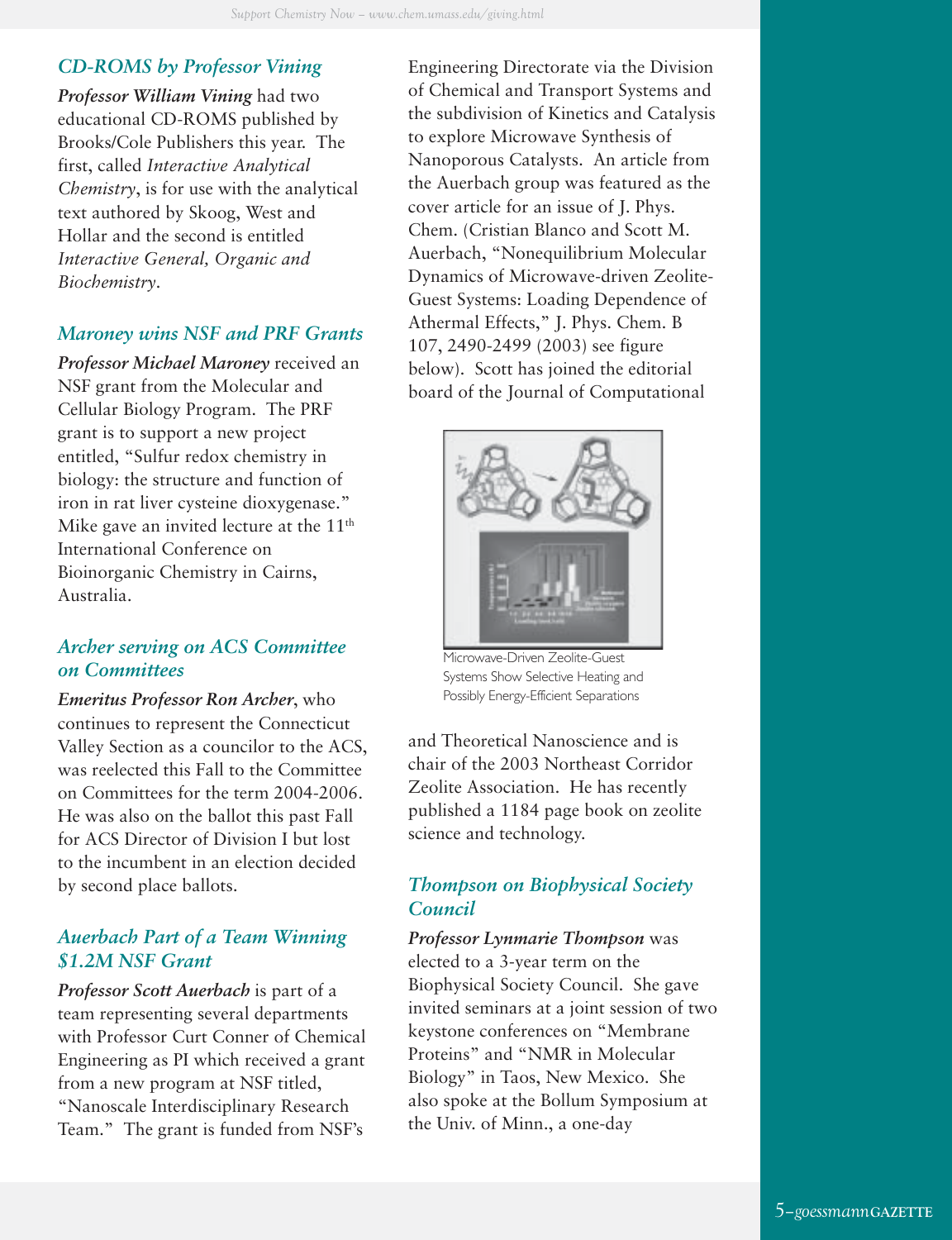symposium on "Structural Dynamics of Membrane Signal Transduction."

## *Professor Botch is PI of a Grant for Instructional Purposes*

Last May, a team of *Professors Roberta Day* and *Steve Hixson* from Chemistry, David Hart from Computer Science and Marietta Schwartz from Chemistry at UMass/Boston, headed by *Professor*

*Beatrice Botch* from Chemistry, was awarded a Professional Development Grant in Instructional Technology for Academic Development for their proposal entitled, "ChemPrep." The Professional Development Program is jointly sponsored by the University of Massachusetts President's Office and the Information Technology Council.

# *A New Amino Acid Discovered in Selenium Enriched Yeast*

*Professors Julian Tyson* and *Peter Uden* together with graduate students Chey Kahakachchi, Harriet Totoe, Paula Nolibos and Rameh Hafezi have been investigating the chemical composition of the selenium-enriched yeast used in the "Clark" trial. In 1996, Larry Clark and colleagues reported the results of a seven year study which showed that the participants taking the selenium supplement had significantly decreased incidence of several cancers compared with that of the control group. Analysis of the solution produced by enzymatic hydrolysis of the



Professor Peter Uden, Chey Kahakachchi, Harriet Totoe, and Professor Julian Tyson

yeast, by high performance liquid chromatography with inductively coupled plasma mass spectrometry detection, showed that the various materials used by Clark contained three major selenium containing species. By retention time matching, one of these was identified as selenomethionine. Simple redox chemistry allowed identification of another as the hydrate of selenomethionine oxide. No match was found for the third compound with any selenium compounds previously identified in biological materials. The compounds extracted from the yeast were reacted with ethylchloroformate to give thermally stable volatile derivatives that were separated by GC and detected with microwave induced plasma atomic emission spectroscopy. The chromatograms showed that the derivative of the unknown compound gave a response in both the selenium and sulfur channels in a ratio that corresponded to one atom of each element in the molecule. The compound was located among the large number of compounds separated and detected by the GC-MS by looking for the characteristic isotope pattern of a single selenium atom. Interpretation of the mass spectrum led to a suggestion for the identity of the candidate compound. Eric Block of the Chemistry Department at SUNY Albany, together with graduate student Sherida Johnson, synthesized this and some closely related analogs. Examination of the mass spectra and GC and HPLC retention times of these compounds provided confirmation that the third major compound in the Clark yeast was *S*- (methylseleno)-cysteine, a previously unknown amino acid containing a -Se-S- group. Further confirmation came from isolation of the relevant HPLC peak followed by freeze drying preconcentration and analysis by derivative GC. It is not known if the new amino acid was produced by the yeast in response to the selenium administered during growth or by the in vitro reactions occurring during storage. Aspects of the work were supported by NSF grants to Professor Tyson and Professor Block.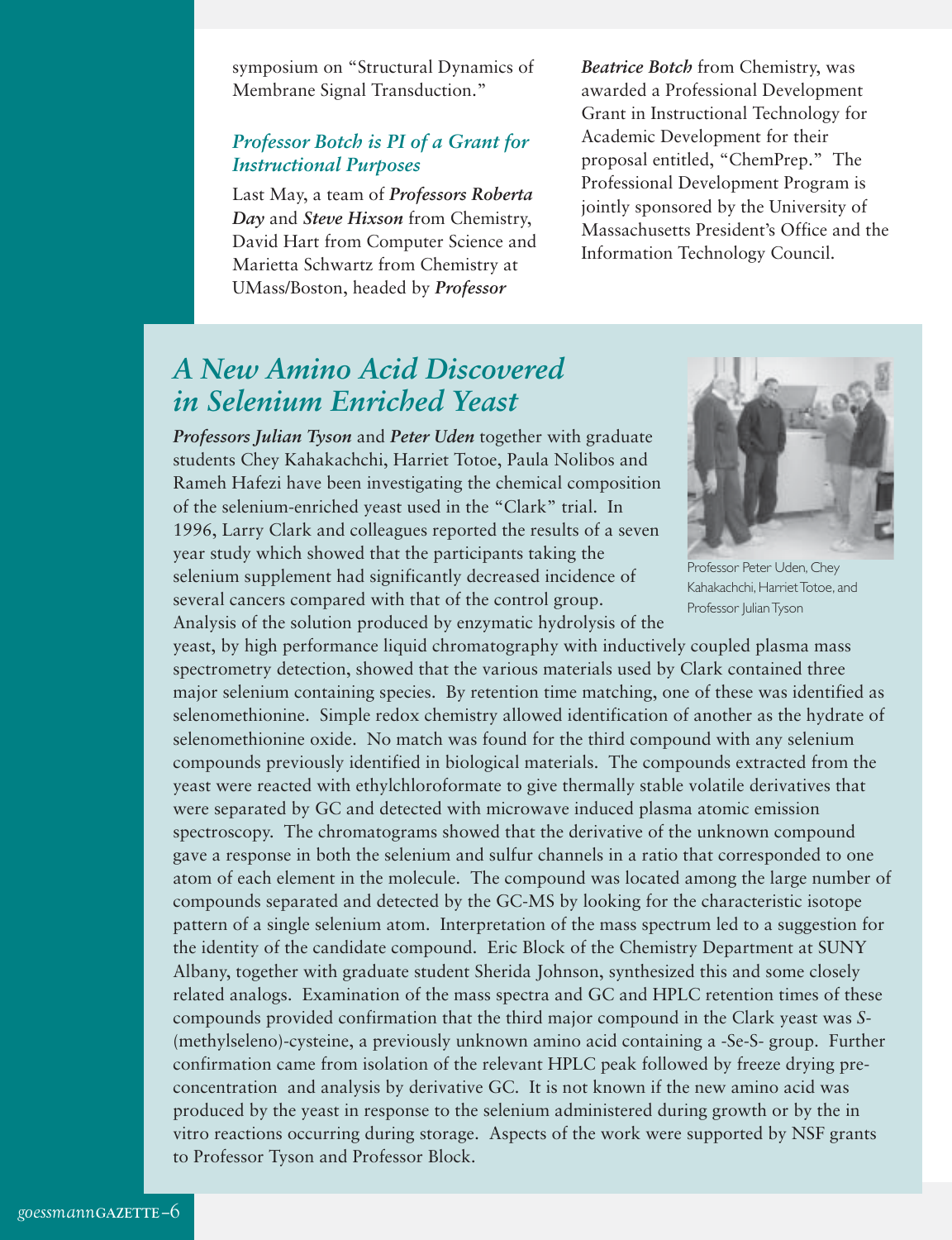Over the summer, work began on a preparatory course for general chemistry and one for organic chemistry to be delivered through our Online Web-based Learning (OWL) system at Amherst and Boston campuses. Each course includes a pretest to identify weaknesses and a set of recommended modules consisting of tutors, simulations and homework questions to strengthen understanding. Students take the online courses prior to taking the first semester of general chemistry or organic chemistry. Pilot testing of the courses began in January 2004, and evaluation studies will follow students through the regular courses on general and organic chemistry to

determine the impact of online preparatory material on student learning.

## *Interactive Exhibit at the National Plastics Museum*

*Commonwealth Emeritus Professor Richard Stein,* who chairs the Exhibit Committee at the National Plastics Museum in Leominster, Massachusetts, has coordinated the design and construction of an interactive exhibit on "Plastics and the Environment" which was completed in January, 2004.

| We need your help and advice!                                                                                                                                                                                                  |                                                                                                                                                                                                                                      |  |
|--------------------------------------------------------------------------------------------------------------------------------------------------------------------------------------------------------------------------------|--------------------------------------------------------------------------------------------------------------------------------------------------------------------------------------------------------------------------------------|--|
| I. Contact information:                                                                                                                                                                                                        |                                                                                                                                                                                                                                      |  |
| Name experience and the contract of the contract of the contract of the contract of the contract of the contract of the contract of the contract of the contract of the contract of the contract of the contract of the contra |                                                                                                                                                                                                                                      |  |
|                                                                                                                                                                                                                                |                                                                                                                                                                                                                                      |  |
|                                                                                                                                                                                                                                |                                                                                                                                                                                                                                      |  |
| Phone <b>Phone Phone Phone Phone Phone</b>                                                                                                                                                                                     |                                                                                                                                                                                                                                      |  |
|                                                                                                                                                                                                                                |                                                                                                                                                                                                                                      |  |
| 2. Who was your favorite professor and why?                                                                                                                                                                                    | <u>state and the state of the state of the state of the state of the state of the state of the state of the state of the state of the state of the state of the state of the state of the state of the state of the state of the</u> |  |
|                                                                                                                                                                                                                                |                                                                                                                                                                                                                                      |  |
| 3. What should we be teaching?                                                                                                                                                                                                 |                                                                                                                                                                                                                                      |  |
|                                                                                                                                                                                                                                |                                                                                                                                                                                                                                      |  |
|                                                                                                                                                                                                                                |                                                                                                                                                                                                                                      |  |
|                                                                                                                                                                                                                                |                                                                                                                                                                                                                                      |  |
|                                                                                                                                                                                                                                |                                                                                                                                                                                                                                      |  |
|                                                                                                                                                                                                                                |                                                                                                                                                                                                                                      |  |
|                                                                                                                                                                                                                                |                                                                                                                                                                                                                                      |  |
|                                                                                                                                                                                                                                |                                                                                                                                                                                                                                      |  |
|                                                                                                                                                                                                                                |                                                                                                                                                                                                                                      |  |
| Please return this questionnaire to:                                                                                                                                                                                           |                                                                                                                                                                                                                                      |  |
|                                                                                                                                                                                                                                |                                                                                                                                                                                                                                      |  |
| Professor Scott Auerbach                                                                                                                                                                                                       |                                                                                                                                                                                                                                      |  |
| Department of Chemistry<br>University of Massachusetts Amherst                                                                                                                                                                 |                                                                                                                                                                                                                                      |  |
| 710 North Pleasant Street                                                                                                                                                                                                      |                                                                                                                                                                                                                                      |  |
| Lederle Graduate Research Tower 701                                                                                                                                                                                            |                                                                                                                                                                                                                                      |  |
| Amherst, MA 01003                                                                                                                                                                                                              |                                                                                                                                                                                                                                      |  |
|                                                                                                                                                                                                                                |                                                                                                                                                                                                                                      |  |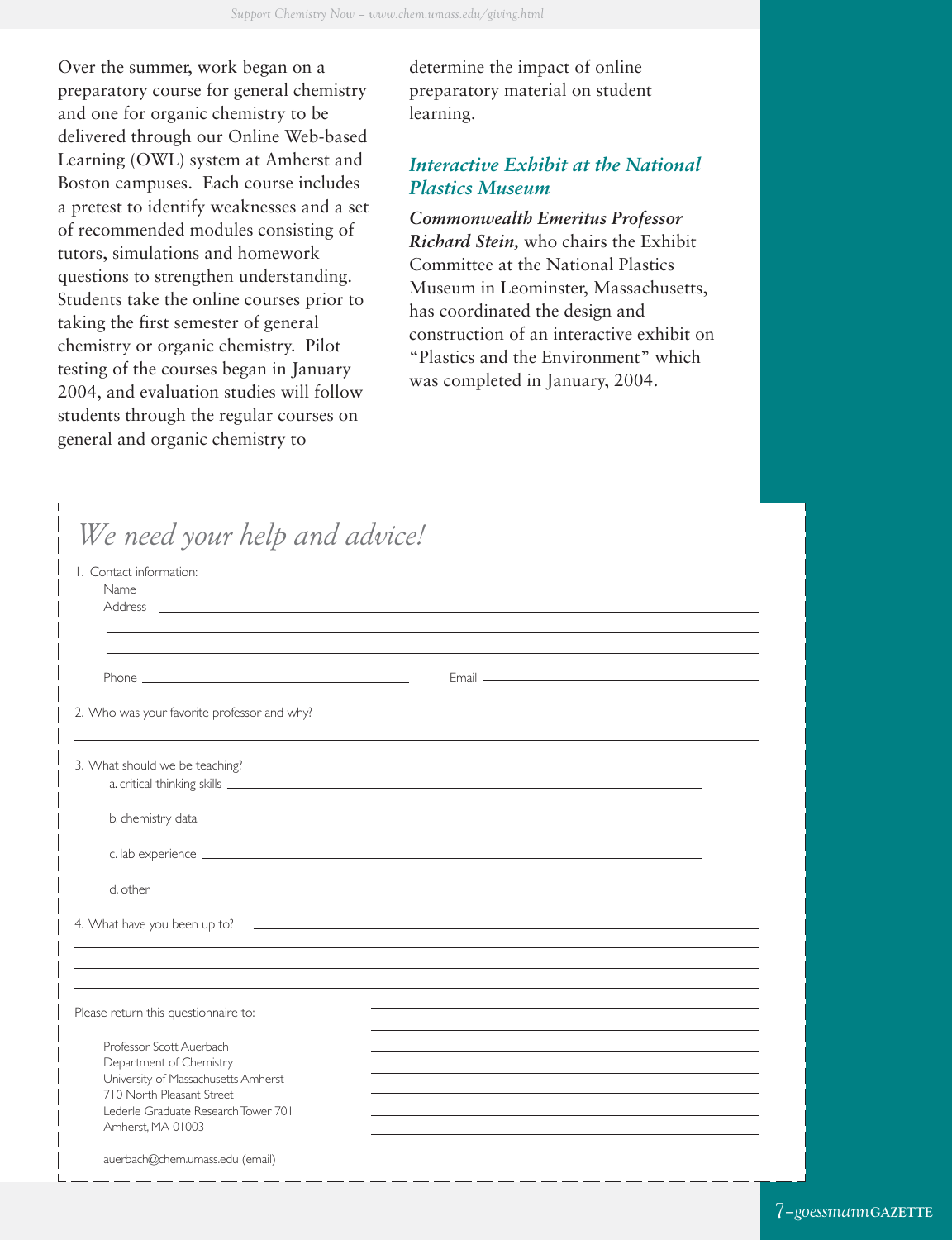# *visitor* NEWS

*Kristin Kumashiro*, a former postdoc in the Thompson lab, was awarded tenure last June in the Chemistry Department at the University of Hawaii.

*Francois-Xavier Coudert*, from the Ecole Normale Superiere in Paris, was an exchange student in the Auerbach lab from Jan-June of 2003. Despite his youth (Francois-Xavier was 20 years old when he arrived in Amherst and had already completed his M.S. in theoretical chemistry) he carried out impressive calculations modeling proton transfer in zeolites.



*Linda Warren* stepped down from her post-retirement appointment in the General Chemistry office in May of 2003.

*Marie Whalen* has assumed the responsibilities of administering the General Chemistry Program as well as coordinating the Undergraduate program.

*Marie Wilga*, who officially retired in December, continues to serve the Department on a part-time, postretirement appointment.

*Mike Conboy* retired at the end of December after serving the department for many years in the electronics shop. Quite a number of graduate students remember Mike for the electronics expertise he provided for their thesis projects, ranging from repair to circuit design and construction.

*Kim Florek* resigned her position as our computer system administrator in December.

# *in*MEMORIAM

*Dr. Kathleen M. Keating* (B.S. '81) passed away on June 2, 2003. After receiving her Ph.D. in Analytical Chemistry from

Colorado State University, she did postdoctoral work at Yale Medical School in the Department of Molecular Biophysics & Biochemistry. She returned to Massachusetts to work in the biotechnology industry. She is survived by her husband, Scott D. Gilbert, chief warrant officer, United States Coast Guard.

*Popkin Shenian* (Ph.D. '51 with Professor Cannon) died on November 11, 2002 at the age of 74. Pop, as we knew him, was an instructor in the Department after he completed his doctoral studies. After beginning his industrial career in research with American Cyanamid, he joined General Electric for a career that lasted 30 years. His work there involved highperformance engineering plastics. Pop was a key player in the development of the first major plastic alloy system, the Noryl plastic alloy technology. He leaves his wife Joyce and three children.

# *new*ADDITIONS

*Joseph Carroll* (Rotello group) and his wife, Alyson, are proud parents of Emily Anne Carroll born on October 26, 2003 at 9:18 p.m. weighing 8 lbs 1.5 oz and 21 inches long.

*Ben Frankamp* (Venkataraman group) and his wife, Hannah, are enjoying their little baby boy Asher Nathaniel Frankamp born on September 27, 2003 at 2:22 a.m. weighing 7 lbs and 3/4 oz and 20 inches long.

*Professor Bret Jackson* and his wife, Margaret, welcome Lillian Rakas-Jackson born 3:30 a.m. on January 15, 2004, weighing in at 8 lbs 15 oz.

*Professor Richard Vachet* and his wife, Laura, are thrilled with the addition of Charles Woodward Vachet, Charlie, born on April 17, 2003 weighing 9 lbs 1.3 oz and 22.25 inches long.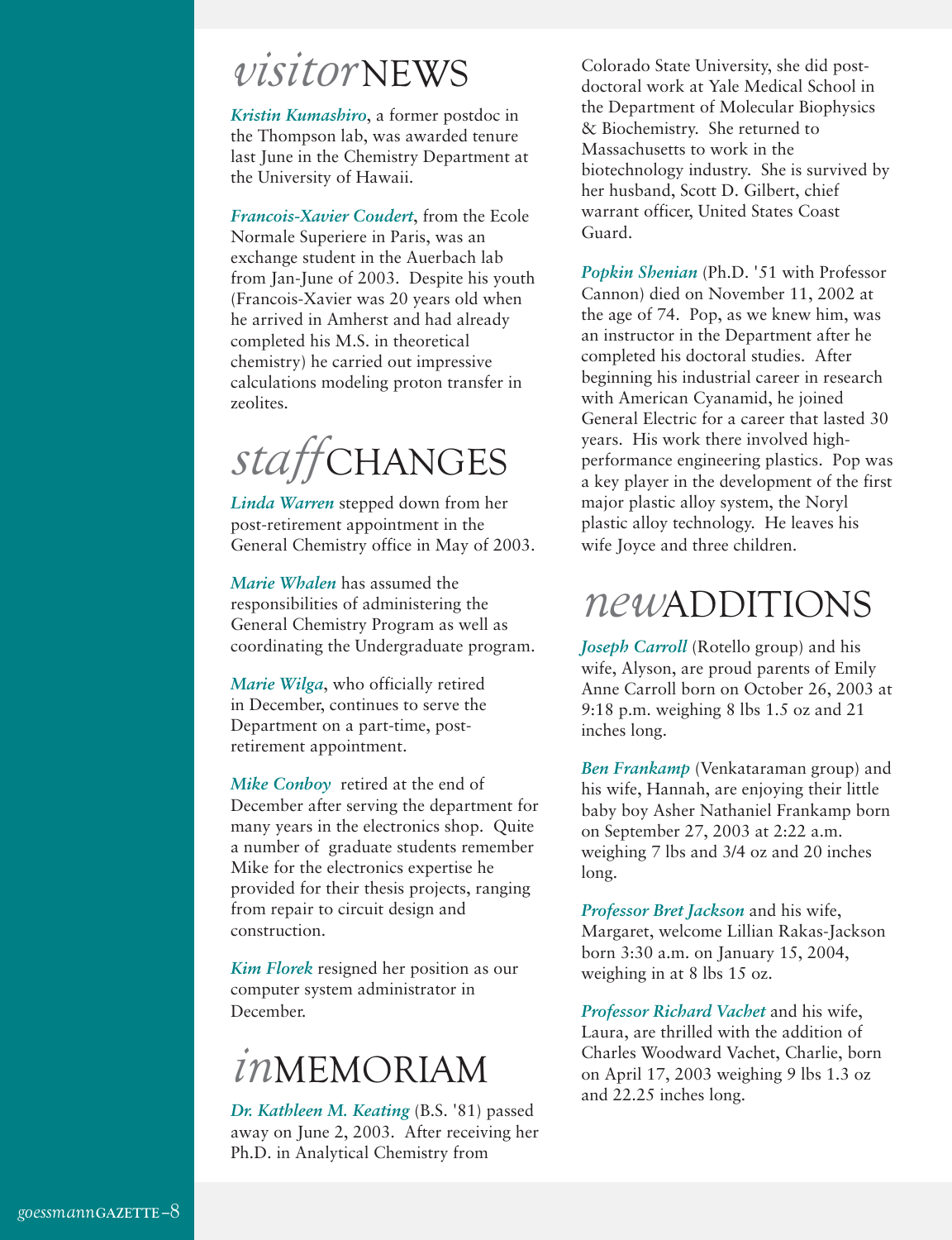# *chemistry* SEMINAR PROGRAM

Once again, this year's departmental seminar program was filled with outstanding speakers who spoke on a variety of cutting-edge topics. Highlighted among these seminars were four honorary seminars which featured distinguished scientists from both academia and industry.

On April 24, Professor Kenneth Suslick from the University of Illinois presented a fascinating seminar entitled "Sonochemical Synthesis of Novel Materials" as part of the annual Five College Lecture Series. Professor Suslick is a fellow of the American Association for the Advancement of Science, and has received several accolades during his career, including the American Chemical Society Nobel Laureate Signature Award for Graduate Education. During his lecture, Professor Suslick described his group's use of ultrasonic acoustic waves to synthesize unique materials inside gas bubbles that exist in solution. The extreme conditions generated inside these bubbles lead to substantial improvements in reactions that use metals as both reagents and catalysts.

On September 25, the seventh annual Procter & Gamble seminar was given by Professor Jeanne E. Pemberton from the University of Arizona. Professor Pemberton is well known for efforts to promote the participation of women in science; she is equally distinguished for her fundamental work in interfacial chemistry. During her seminar entitled "Toward a Molecular Description of Retention in Reversed-Phase Liquid Chromatography: Sticky Chunks of Dirt or Motor Oil?," she described how Raman spectroscopy can be used to provide detailed insights into the retention of molecules on hydrophobic stationary phases.



William E. Mahoney and Prof. Lawrence M. Krauss

The annual William E. Mahoney Seminar was held on October 23, 2003. This seminar series is made possible by the generous contributions of Chemistry alumnus William E. Mahoney and features a top scientist who has made a major impact in his/her area of expertise and has contributed to scientific understanding of the public at-large. This year's

speaker was Professor Lawrence Krauss from Case Western Reserve University. Professor Krauss is an internationally known theoretical physicist whose research interests include studies of the early universe. Prof. Krauss has authored over 180 scientific publications as well as six popular books, including the national bestseller, *The Physics of Star Trek*. He has received numerous awards for his scientific research and writing, including the American Association for the Advancement of Science's 1999-2000

Award for the Public Understanding of Science and Technology, joining previous awardees Carl Sagan and E.O. Wilson, and the 2001 Andrew Gemant Award. With the latter award he joins the ranks of people like Freeman Dyson and Stephen Hawking, who were previous awardees. Prof. Krauss gave a very thought-provoking lecture entitled "Scientific Ignorance as a Way of Life," in which he detailed several detrimental effects of scientific illiteracy in our country today.

The sixth annual Stein-Bayer Lecture was given on November 13, 2003. This seminar, which is generously sponsored by Bayer Corporation, honors the seminal contributions to polymer chemistry made by our own Professor Richard Stein. Dr. Craig J. Hawker from IBM's Almaden Research Center was this year's speaker. Dr. Hawker is a leader in polymer synthesis and is recognized as inventor and pioneer of the convergent synthetic strategy toward dendritic polymers. He has won several awards, including the Arthur K. Doolittle Award (1997), the Carl S. Marvel Creative Polymer Chemistry Award (2001), and the Co-operative Research Award (2003), all given by the American Chemical Society. His lecture, "Functionalized Nanostructures for Advanced Microelectronic Applications – Studies at the Interface of Organic



Dr. Craig |. Hawker

and Polymer Chemistry," detailed his recent work on the application of his synthetic strategies toward commercially viable products based on nanotechnology.



Prof. Bret Jackson, Dr. Jeanne E. Pemberton and Jeff Seeley '92G.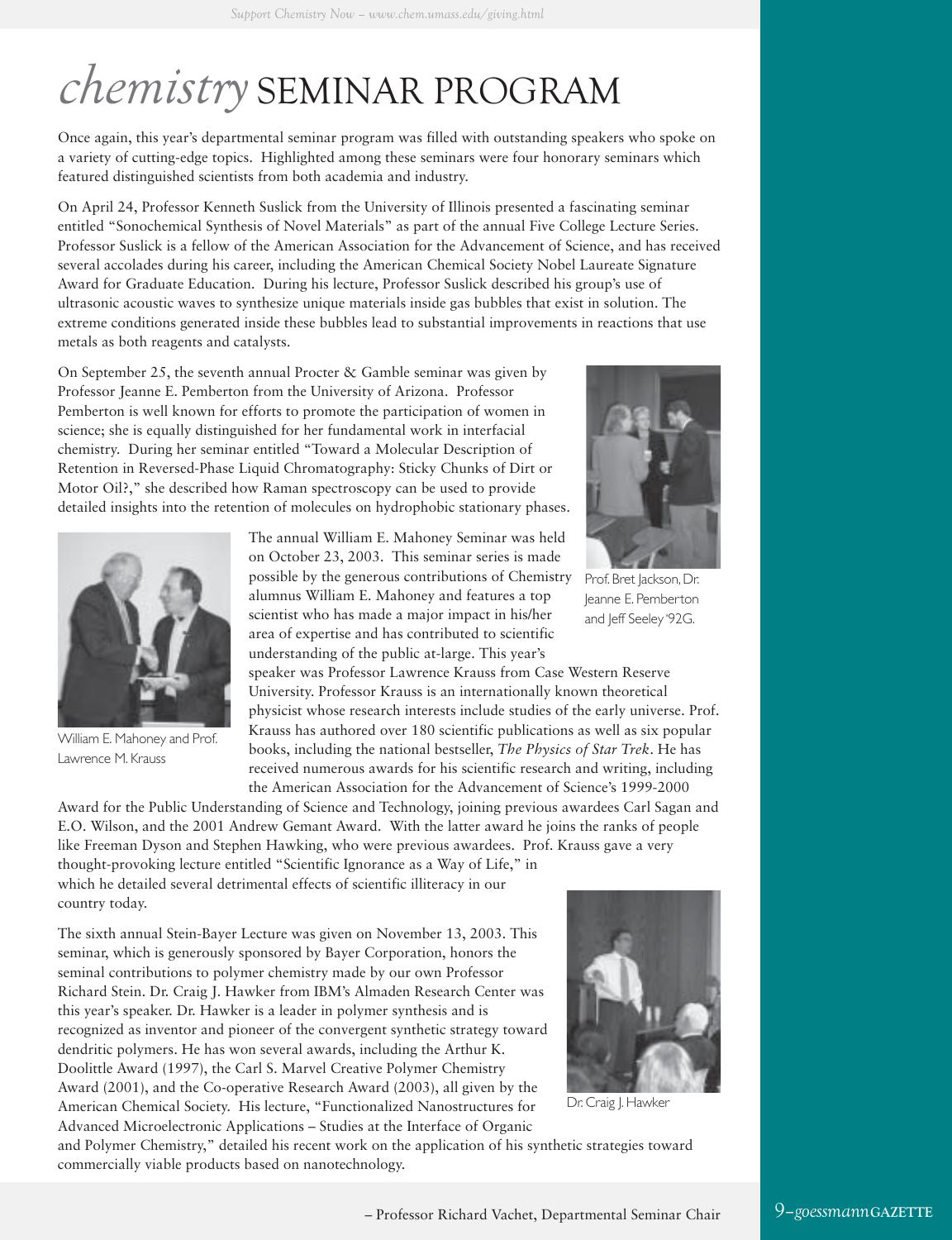The **George R. Richason, Jr. Laboratory Fund** will support the research of *Associate Professor Mike Barnes*, who will join Chemistry in the Fall of 2004. Establishing the Richason Lab Fund to honor George is truly fitting in view of his myriad efforts on behalf of UMass Amherst and its Chemistry Department.

George grew up in the Riverside section of Gill, graduating from Turner's Falls High School in 1932. He entered MSC in the Fall of 1933 as a chemistry major and promising basketball player. After his first year George had to choose between spending his afternoons in the chemistry laboratory or on the practice court. Fortunately for those of us who were lucky enough to have him as an instructor in general chemistry, he chose the laboratory. During his pursuit of a chemistry degree George took courses from *Joseph "Shorty" Chamberlain*, *Charles Peters*, *Richard "Doc" Fessenden*, and *Paul Serex*. Also at this time he took several education courses in anticipation of a career in teaching. George's MSC Chemistry graduating class of 1937 planted the two maple trees at the front of "old" Goessmann to honor *Joseph Lindsey* and *Joseph Chamberlain*. The two plaques marking

George stayed in Amherst to earn a master's degree in 1939 in chemistry under the tutelage of *Doc Fessenden*. He then taught at Turner's Falls High School for three years until he volunteered for service during WWII. During the war, George was involved in the secret radar project at MIT where he taught advanced electronics to radar operators. After the war he remained at MIT for another year as officer in charge of the Patent Section of the Office of Naval Research. He continued to serve in the Naval Research Reserve, advancing to the rank of Commander prior to his retirement from the Reserve in 1969.

the "Joe-Joe" trees remain today.

After the war he returned to Turner's Falls High School to teach chemistry, physics, and mathematics. In the Fall of 1947, Doc Fessenden offered him the opportunity to teach chemistry at the then University of Massachusetts. George taught general chemistry and radiochemistry to thousands of UMass students until his "retirement" in 1976. During this time he managed the general chemistry program; wrote several lecture and laboratory manuals; served as department head several times; served as the University's Radiological Safety Officer; led the design team for the "new" Goessmann building in the late 1950s, and the "A" Tower in the early 1970s; won the university's second Distinguished Teaching Award in 1963; chaired numerous committees of the Alumni Association for many years; and served on the Athletic Council. George became the official University Macebearer in 1974. He continues to carry the mace at commencement, and at special occasions such as the inauguration of *Chancellor John Lombardi* in February of 2003. Clear manifestations of George's broad and valuable contributions to UMass were his induction into the Trigger Burke



President Lederle congratulating Professor Richason on his Honorary Doctorate in Science degree in 1991.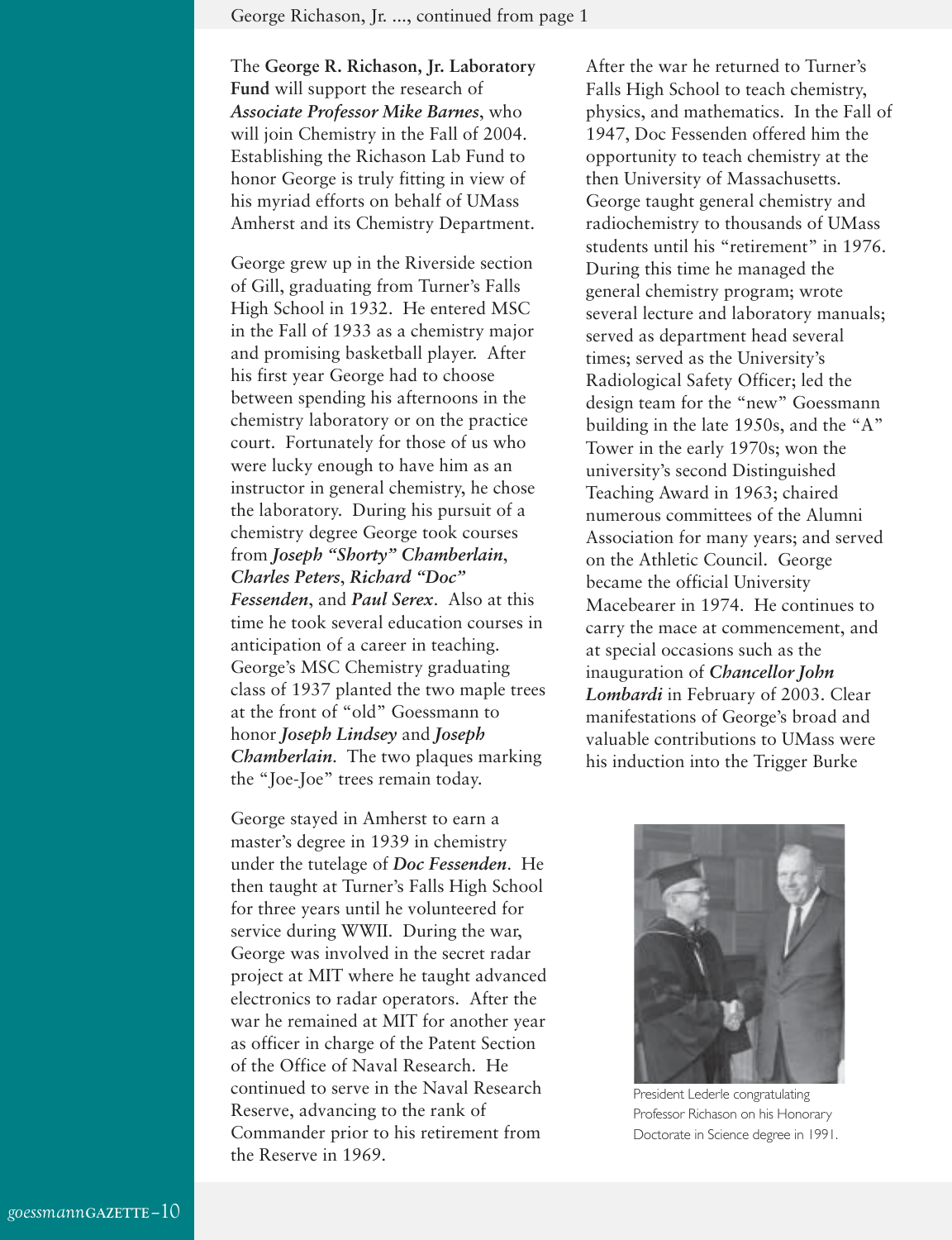# *Alumnus Bill Donovan Initiates Richason Lab Fund*

The Department of Chemistry and Professor Richason have accumulated many fans over the years; few are more loyal than Bill Donovan (C. W. Donovan, Jr. Chemistry B.S. 1963). An entrepreneur with business interests on both coasts, Bill believes that Chemistry provides an excellent educational foundation for any career path. The analytical and critical thinking skills of the scientific thought process are particularly

valuable in today's increasingly complex technical, business and social environment.

Mr. Donovan, pictured with Professor Richason and Dean Osterweil, has made the initial contribution to the George R. Richason, Jr. Laboratory Fund. He has pledged additional funds on a matching basis and will assist the UMass Amherst Department of Chemistry by acting as a liaison to Chemistry alums who wish to contribute to the Richason Lab Fund.



Dean Osterweil, Professor George Richason, and Mr. Charles W. Donovan (2003)

Athletic Hall of Fame in 1982, his recognition as an Emeritus Member of the Board of Directors of the Alumni Association, and his award of an Honorary Doctorate in Science (D.Sc.) degree in 1991.

Since his first retirement in 1976, George has worked part-time for the Chemistry Department as Assistant to the Department Head and Chief Undergraduate Advisor, positions in which he continues to counsel hundreds of chemistry majors in their future careers. He continues to serve on the Athletic Council and regularly attends UMass Amherst home football and basketball games.

George Richason has labored for nearly six decades to enhance student opportunities at UMass. He continues in this effort today at the age of 87. It is altogether appropriate that the Chemistry Department help him with these activities by providing modern,

state of the art laboratory facilities for research students. The **George R. Richason, Jr. Laboratory Fund** will honor George by providing these facilities. By establishing this Fund, the Chemistry Department is providing an opportunity not only for future students, but also for Chemistry alumni to show their support for and appreciation of both George and the future of the UMass Amherst Chemistry Department.

You are cordially invited to the Chemistry Reunion in June 2004, to celebrate the establishment of the Richason Lab Fund. Please turn to page 3 for complete details.

Please turn to page 19 for information on making your gift to the **George R. Richason, Jr. Laboratory Fund**. More information on gift-giving to the Chemistry Department can be found on page 19, and on our website: http:// www.chem.umass.edu/giving.html.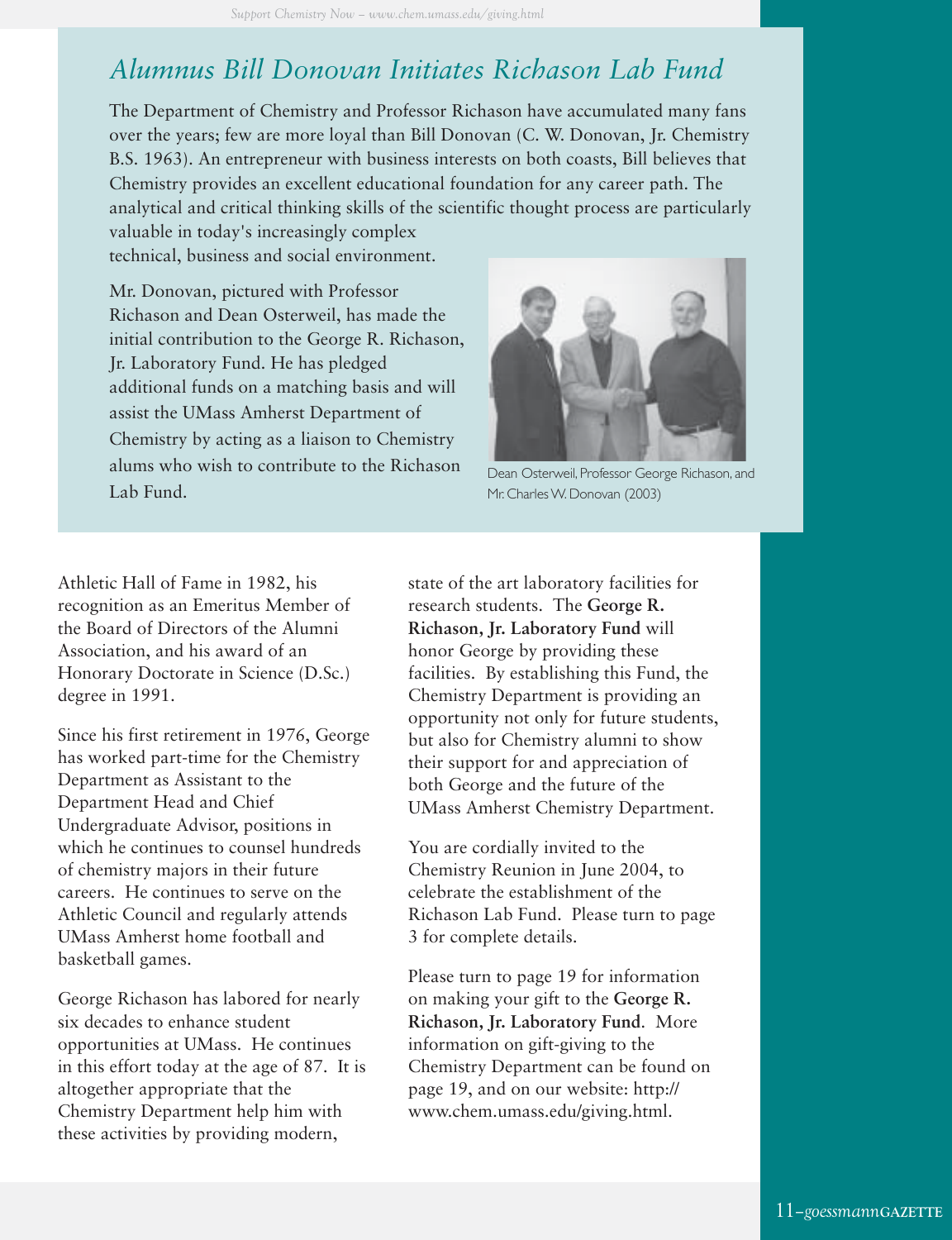# *research* SYMPOSIUM 2003



Juma Bridgewater (Vachet lab) and Wipharat Chuachuad (Tyson lab)

The 13th Annual Chemistry Department Research Symposium was held on Saturday, April 13, 2003. As has been the format in recent years, the symposium consisted of 20 minute lecture presentations by six outstanding graduate students representing a cross section of research areas within the department chosen from submitted presentations. In addition there were more than 40 poster presentations by undergraduate, graduate and postdoctoral researchers.

This year, we were able to make

awards for both oral and poster presentations, generously provided by the Procter and Gamble Company. The awards were earmarked to assist financially in the attendance of students at conferences and meetings. With the agreement of P&G, awards consisted of 'Excellence' prizes of \$250 for the two best lectures, given this year to Cristian Blanco of the Auerbach research group and Yajaira Combariza of the Vachet research group, and six best posters ( Martha Baskett, Joseph Carroll, Anirban Mohimen, Syed Peeran, Joseph Quattrucci and Anthony Shrout ) chosen by a panel of judges. In addition, ten further awards of 'Merit,' each of \$50, were made to additional poster presenters.



Syed Peeran (Thompson lab), Manori Gunawardhana (Metz lab), and Jennifer LaForest (Metz lab)

# *graduate student* NEWS

*Derek Van Allen* (Venkataraman group) has received a National Research Council Fellowship to work with the National Space and Aeronautics Administration at Langley Air Force Base upon completion of his Ph.D.

*Craig Bates* (Venkataraman group) won a \$2,500 scholarship from Procter & Gamble.

*Cristian Blanco* (Ph.D. '03, Auerbach group) completed his Ph.D. this past Spring and then continued on for a short postdoc in the Auerbach lab. Cristian completed his Ph.D. "one day after" his wife completed hers! His brother-in-law, Aldo Cambariza, a first-year chemistry graduate student, will carry on with Cris' work.

*Ben Frankamp* (Rotello group) won a Graduate Student Fellowship from the ACS Division of Organic Chemistry sponsored by Procter & Gamble.

*Dan Fowler* (Thompson group) and *Matt Miller* (Vachet group) were awarded Chemistry-Biology Interface fellowships. These awards are funded through an NIH training program.

# *habitat for humanity*

Several graduate students and faculty have been volunteering with the Pioneer Valley Habitat for Humanity. Habitat for Humanity is currently building two duplexes in the area; one is located in Greenfield while the other is in Northampton. During the spring, Chemistry Department volunteers spent a Sunday afternoon hanging siding on the building in Greenfield. Later in the summer, they volunteered at the Northampton site, where construction was just getting underway.

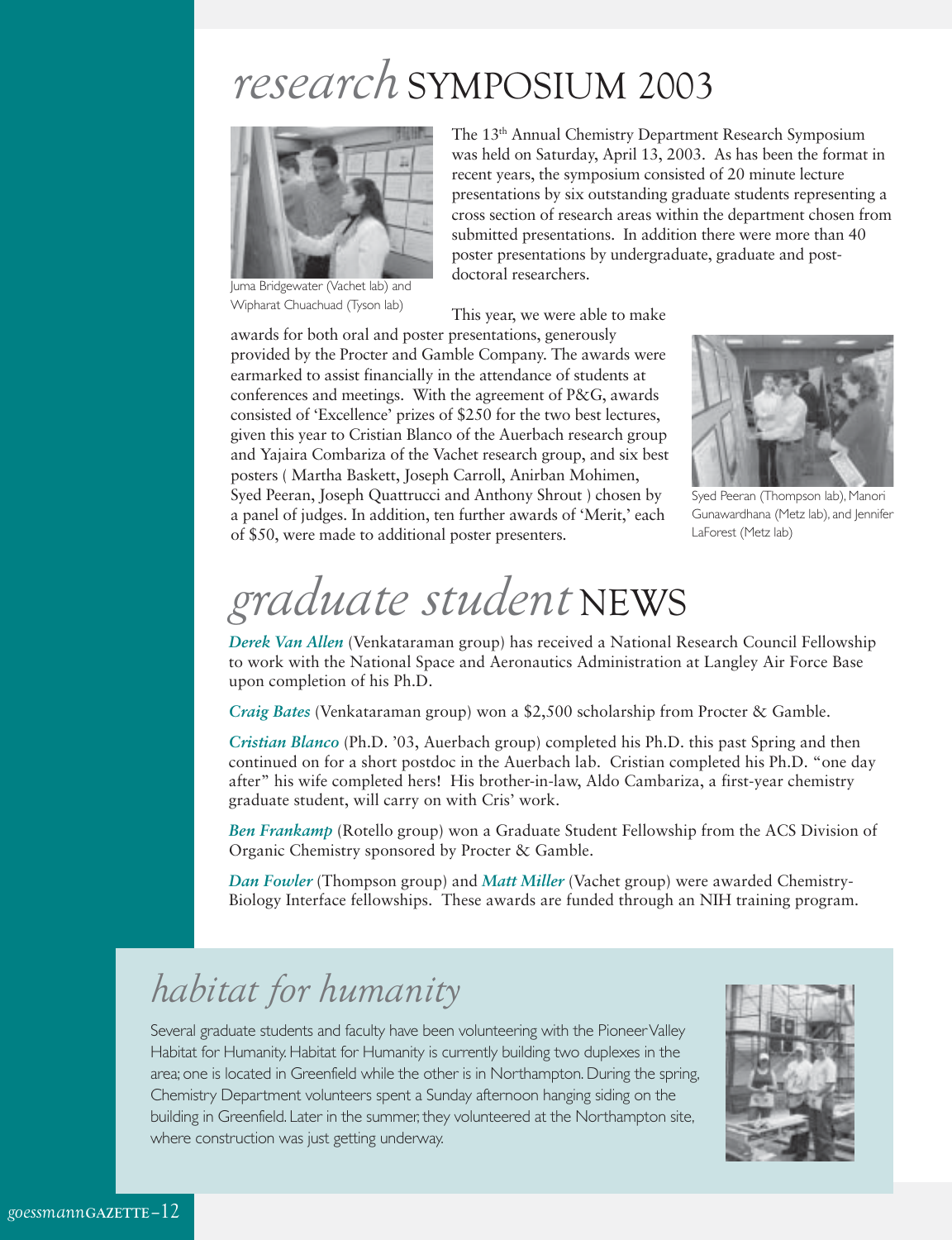# *undergraduate* NEWS

Three undergraduates working in the Venkataraman lab have received major scholarships: *Noah Tremblay,* the George and Lillian Scholarship, and as well as the Pfizer Undergraduate Summer Research Fellowship; *Mike Doherty,* the Bristol-Meyers Squibb Fellowship; and *Jaclyn Murphy,* the C.D. Youngren Scholarship.

# *undergraduates* VISIT UCONN

Saturday, November 15, UMass's own undergraduate Chemistry Club (president: Jocelyn Scheintaub) caravanned to the University of Connecticut for an event UConn hosts yearly. It is the all-day undergraduate workshop on job searching and career preparation. Besides acting as representatives for UMass at the event, which was sanctioned and sponsored by the American Chemical Society, they were eager to learn about how to make the next academic years, graduation, and employment all smooth transitions and straightforward, not stressful and frustrating. The morning and afternoon were spent listening to guest lecturers speak about resume preparation, interviewing, job searching,

etiquette, organization, how to prepare effective presentations and master public speaking. Guests included Dr. Murphy Hentemann of the Bayer Corporation, Dr. Nicholas Meanwell, Chemistry Director of the Bristol-Myers Squibb Pharmaceutical Research Institute, and Dr. Dan Eustace, the ACS career consultant at Polaroid.



Chem Club visits University of Connecticut for a workshop on career preparation.

Lunch and snacks were provided. Students brought sample resumés to be reviewed by some of the guests at the conference, and received useful feedback. This is the second year that this event has been attended by many members of the Chem Club. The club is working toward becoming an ACS affiliate very soon, and this would discount the conference fee for sponsored events for the club as well as provide many other benefits and opportunities.

# *degrees* AWARDED

#### B.S. Degrees

| Victoria Campbell       | 5/03 |
|-------------------------|------|
| Sarah Clampa            | 5/03 |
| Teresa Croce            | 7/03 |
| James Doyle             | 5/03 |
| Mary Golden             | 5/03 |
| Wendy Johnson           | 5/03 |
| Jared Kilgoar           | 5/03 |
| Andrew Leeson           | 5/03 |
| Michael Markey          | 5/03 |
| <b>Timothy McIntire</b> | 9/02 |
| Aleksandr Milshteyn     | 7/03 |
| Sandi Port-Walcott      | 2/03 |
| Frances Reyes           | 5/03 |
| Kathleen Ryan           | 5/03 |
| Jennifer Simeone        | 5/03 |
| Dannon Stigers          | 5/03 |
| Yann Tombouret          | 5/03 |
| Rozbeth Torabi          | 5/03 |
| Rebecca Vieria          | 5/03 |

#### M.S. Degrees

| Chari Asta-Ferrero              | 9/02 |
|---------------------------------|------|
| Cristian Blanco (Auerbach lab)  | 5/03 |
| Myrasol Bulaong Calloway        |      |
| (Vachet lab)                    | 7/03 |
| Marianny Combariza (Vachet lab) | 5/03 |
| Dmitry Gumerov (Kaltashov lab)  | 7/03 |
| Alexander Hains                 | 7/03 |
| Oliver Kiowski (Rotello lab)    | 7/03 |
| Thomas Lang                     | 9/03 |
| Padma Sekhar                    | 9/02 |
| Flobert Tanga (Martin lab)      | 7/03 |
| Michael Williams                |      |
| (Stidham-Hsu labs)              | 9/02 |
| Hui Xiao (Kaltashov lab)        | 9/02 |

#### Ph.D. Degrees

| Faizah Al-Mjeni (Maroney lab)      | 9/02 |
|------------------------------------|------|
| Cristian Blanco (Auerbach lab)     | 9/03 |
| Andrew Boal (Rotello lab)          | 9/02 |
| Paul Carrington (Maroney lab)      | 5/03 |
| Robert Cleverley (Gierasch lab)    | 9/02 |
| Marianny Combariza (Vachet lab)    | 7/04 |
| Jason Field (Venkataraman lab)     | 5/03 |
| Lora Field (Lahti lab)             | 5/03 |
| Mark Gray (Rotello lab)            | 2/03 |
| Robert Grosso (Vining lab)         | 9/02 |
| Matthew Herzog (Rausch lab)        | 5/03 |
| Eunhee Jeoung (Rotello lab)        | 2/03 |
| Laila Kott (Weis lab)              | 9/02 |
| Richard Maldanis (Rausch lab)      | 7/03 |
| Nigel Metcalfe (Uden lab)          | 5/03 |
| Atitaya Siripinyanond (Barnes lab) | 9/02 |
| Emily Yourd (Tyson lab)            | 2/03 |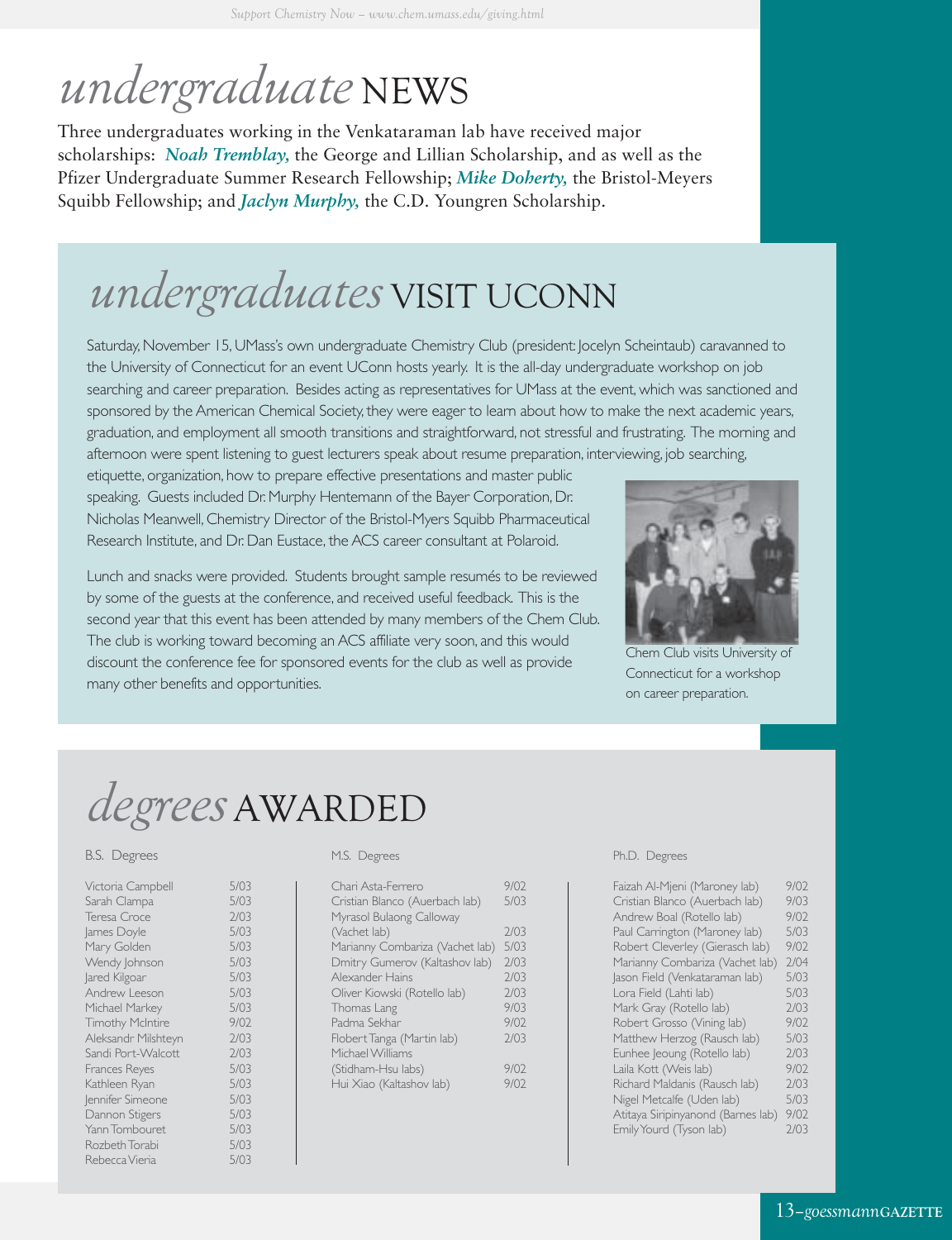# *undergraduate* SENIOR & AWARDS DINNER

At its fifth annual Senior and Awards Dinner, held at the China Dynasty Restaurant in Amherst on Thursday, May 15, 2003, the chemistry department recognized those undergraduates who have distinguished themselves in the pursuit of academic excellence. More than seventy-five students, parents, faculty and staff attended the event that included a sumptuous Chinese buffet followed by the presentation of awards to 25 deserving undergraduates by Undergraduate Program Director and Honors Coordinator David L. Adams. Marie Whalen, Undergraduate Program Coordinator, and Marie Wilga, departmental receptionist, organized the evening's activities. Lisa Korpiewski, the departmental graphics designer, provided the creative talents, making the certificates awarded to individual students, and the favors including chemistry department keyholders and bookmarks. For additional information about the undergraduate awards see the departmental web site at www.chem.umass.edu/undergaduate/ awards.

The following students received awards.

*Francis E. Reyes* – Connecticut Valley Section of the American Chemical Society (CVS/ACS) Student Award

*Andrew Leeson & Mary Golden* – Merck Index Award

*Jennifer L. Simeone* – American Institute of Chemists Award

*Yann P. Tambouret & Katharine M. Harris* – Richard W. Fessenden Award\*

*Ethan T. Sullivan* – Jay A. Pirog Scholarship\*



Professor David Adams presents Michael Tarselli (left) and Scott Lentini (right) with the Senior Class Award

*Kristen M. Ierardi, Tiffany C. Barry, Karen L. Havenstrite & Clayton T. Wood* – Robert Maxwell Williams Memorial Scholarship\*

*Michael N. Levine* – Analytical Chemistry Award from the American Chemical Society

*Fei Huang, Thomas R. Vargo & Stephanie R. Murphy* – CRC Freshman Chemistry Award

*Michael N. Levine, Sarah M. Gentry, Teresa S. Moniz, Thomas R. Vargo, Beth Szymanski, Olga Rosado, Pauline W. Mungai & On Yi Wong* – Edward Shapiro Scholarship

*Scott P. Lentini & Michael A. Tarselli* – Senior Class Award\*

*Yann P. Tambouret* – HyperCube Scholar Award

*Noah J. Tremblay* – George H. and Lillian Millman Scholarship

*Jaclyn M. Murphy* – C. D. Youngren Scholarship

*Leanna K. Toy* – Bradspies Research Fellowship\*

\*Made possible through generous contributions to the Chemistry Department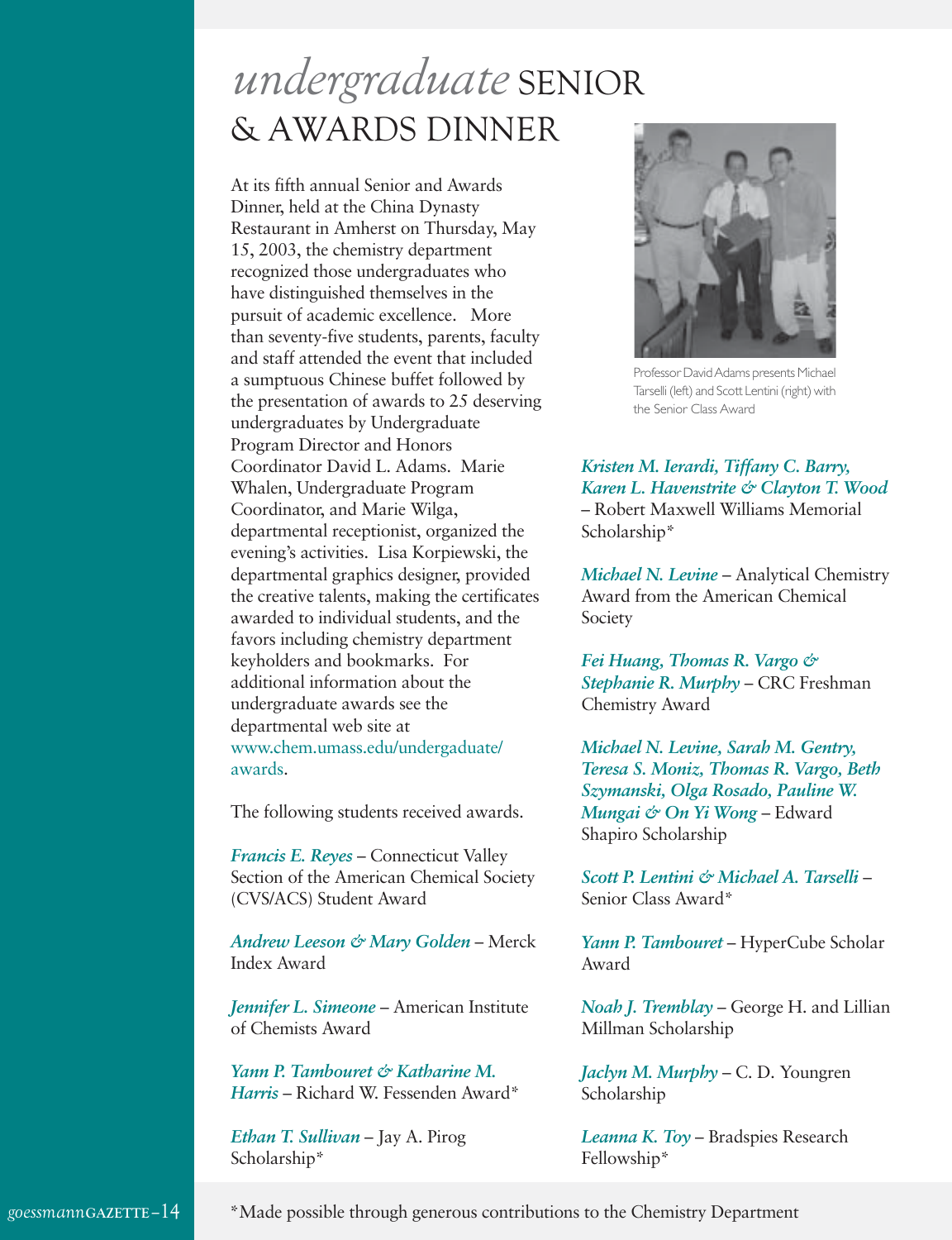## *UMass Amherst Chemistry ..., continued from page 1*

All the men were housed in the North College with the bookstore and barber shop. The barber knew everything happening on campus. Richard knew most of his classmates; together they embarked on excursions to Mount Tom and the Mount Holyoke range. Though he was in a chemistry class when the atomic bomb was dropped in Japan, he and his classmates were largely unaware of the significance.

Richard found that many of his classes and professors, including *J. Harold Smith, Richard Fessenden*, *Walter Ritchie*, and *John Roberts*, inspired and motivated his scientific curiosity. He was amazed that some of these same professors were still teaching when his son David started in 1971.

When he graduated in 1948, he embarked on a forty year career in science for the Commonwealth of Massachusetts. Throughout this, his UMass degree in chemistry served him well. He began at the Department of Public Health, producing blood products from human plasma for medical use. He also made toxoids and antitoxins for distribution in the Commonwealth. When he later transferred to Pondville Hospital, he became chief of the hospital laboratory, conducting nuclear medicine and cancer research.

In 1980, Richard moved to the Division of Occupational Hygiene of the Department of Labor and Industries and worked there until his retirement in 1988. The Division of Occupational Hygiene was one of the first in the country, and trained many of the industrial hygienists in the field, many from UMass. Years later, Richard's own son would work as a Chemical Hygiene Officer.

From Richard's present home in Hawaii, he looks back fondly at his college years in Amherst, and at the satisfying career for which these college years prepared him.

### *David Levine: 1971-1975*

David Levine was like a lot of high school students in the late 60's – busy wondering what his future would hold in an uncertain world. The Vietnam War was still intensive, rock and roll was all the rage, and the trumpet was David's passion. His future, however, shaped itself when he took his first chemistry class. Chemistry and mathematics soon became the trumpet's rivals and, when he applied to college, he finally made the hard choice to pursue a career in chemistry.



Michael, Paula, Jason and David Levine

Though his own father had done well with his chemistry studies at UMass, David looked at many schools. He finally selected UMass over Duke and Northeastern not simply because it was his father's alma mater or because it was affordable, but because it offered so much: a terrific campus, great faculty, an assortment of classes and activities, and Julius Erving.

While at UMass, David held summer jobs at state labs as a phlebotomist, and at a hospital lab as a technician. He worked as a junior chemist at the state Children's Lead Poisoning Prevention Program. Though he had hoped to move into an industry position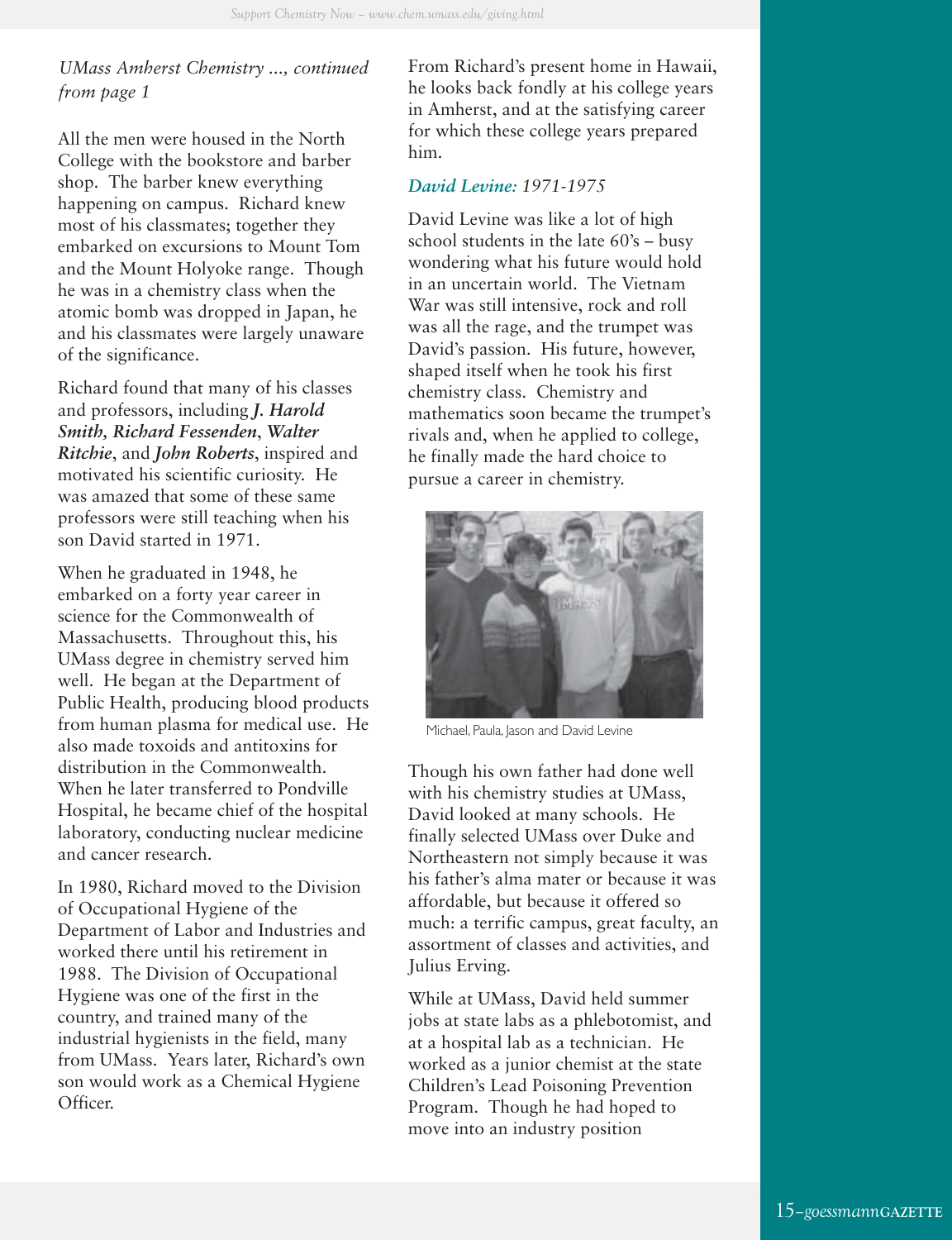immediately after graduating, it was a difficult time to find work. He ultimately completed his teaching certificate as a student teacher at the Northfield-Mount Hermon Preparatory School. Though he found work teaching science in public schools, the annual laying off and rehiring of teachers was too unpredictable, prompting David to resume his search for a job as a practicing chemist.

David credits his rigorous studies at UMass for preparing him for his career. When he applied for an entry level position at Gillette, he was put through two days of grueling interviews from scientists, including his future manager, a Ph.D. from MIT. Their goal was to determine if he had sufficient analytical and problem-solving skills as well as a regimented science background. He overwhelmed them with his vast knowledge! His career as a chemist began at Gillette's Papermate Stationery Products R&D Division. He also made time to continue his education on a parttime basis, eventually receiving an M.A. in Organic Chemistry from Bridgewater State College.

While at Gillette, David conducted research and development investigating surface chemistry, flow characteristics, absorption and evaporation rates, and color as they relate to pen and ink performance. In 1992, David assumed his current position of Chemical Safety & Hygiene Officer at the Gillette South Boston Manufacturing Center.

He remains at this position today, reviewing the Health and Safety Regulatory Compliance for equipment and processes in the South Boston facility, constantly on the look-out for potential hazards. David relies heavily on the analytical chemistry skills he learned at UMass – using portable instruments to monitor exposure to harmful chemicals, and collecting samples for analysis at certified labs. He also conducts formal seminars and classes for employees to educate them on OSHA standards.

When his own sons, Michael and Jason, contemplated colleges, he didn't force the UMass Amherst option. Instead, he asked them to tell him the difference between UMass Amherst and their other choices. All they could say was that the others had fancy names and charged a lot more. In 2000, Michael decided that Chemistry at UMass was the right choice.

#### *Michael Levine: 2000-2004*

Michael is the third generation Levine in the Chemistry Department. Much has changed since 1945. While his grandfather lived in a male dorm that was shared by the barbershop, Michael lives off campus in a house with five women. The school has 16,000 more students. He has a part time job at the Mullins Center changing floors between games. But he, like his father and grandfather, has a passion for discovery and a history of using chemistry in the real world.



Michael Levine in the Vachet laboratory.

Michael has always been interested in science, even through elementary school. Growing up he always wanted to figure out how things worked. When he took up sailing he read books to study the physics of the sport. This interest was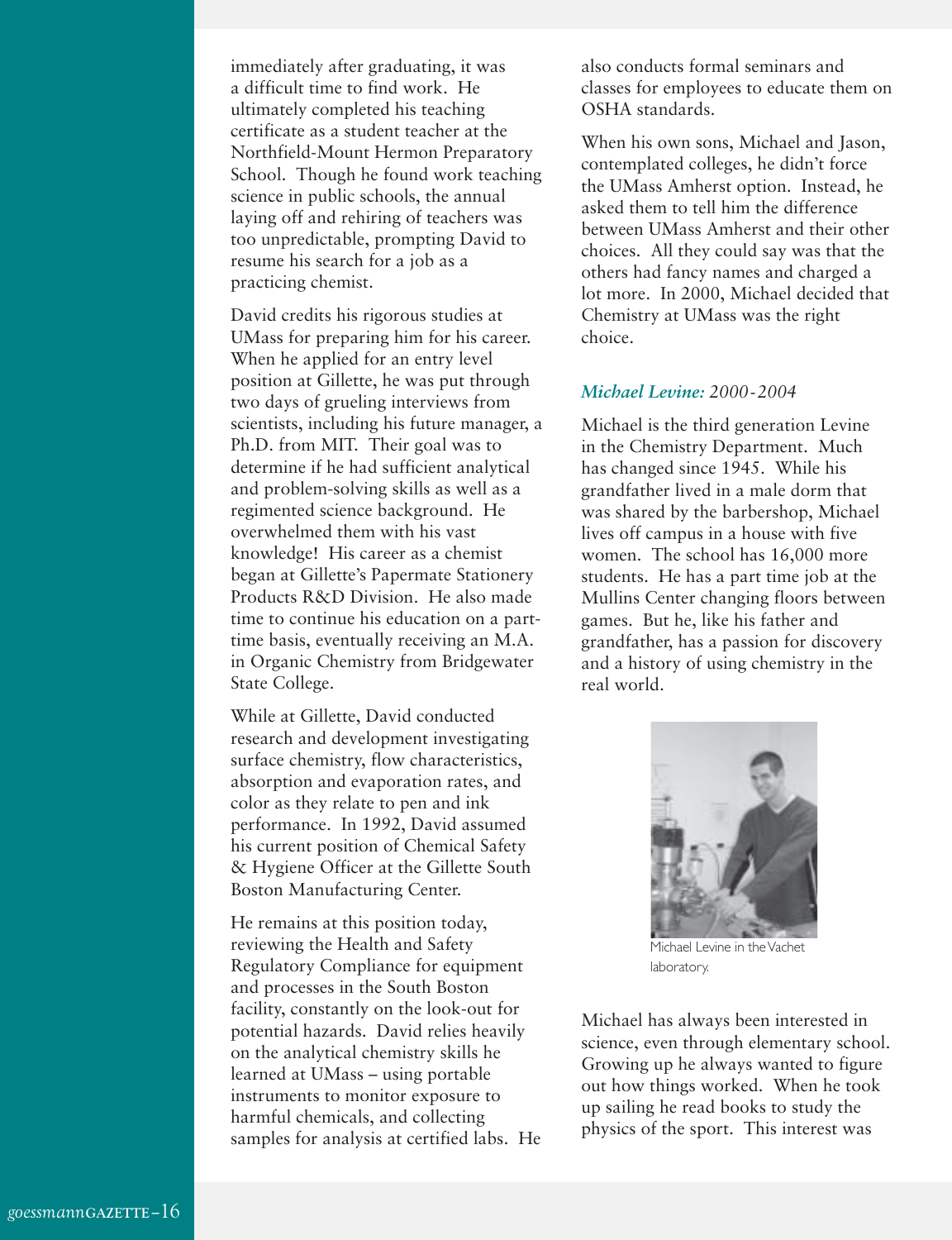furthered by family trips to national parks. On these long road trips, the Levine family would quiz each other on science and geography, eventually learning the history and scientific facts of the national parks they visited.

These family trips gave him the push to pursue science throughout high school and college. In the summer of 2000, after graduating from high school, he began his first internship at Gillette. His work there was a trial by fire; with only two years of high school chemistry, Michael learned much of the job through experience. As a formulation chemist, he subjected deodorants to temperature extremes to see whether their compositions changed. He was sent new products of all kinds to test for stability. Michael vividly recalls one non-deodorant project in which it took him three months to dissolve the rubber handle of a Venus razor. He continues to work at Gillette during his breaks from UMass Amherst.

As a member of *Professor Richard Vachet's* research group, Michael is investigating the metal-catalyzed reactivity of oxygen with a metalloprotein that can bind a range of transition metals. He is using mass spectrometry to determine the protein modifications caused by reactive oxygen species generated at different metal centers. Michael is also currently applying to medical schools and programs that offer a dual degree – M.D./Ph.D. – which would allow him to pursue both biomedical research and clinical medicine.

Michael did not know about the career his grandfather had followed when he made his own decisions. He did not know that he was following a legacy that began in 1945. He is glad for that. Otherwise, he might have felt pressured to follow in his father's and grandfather's footsteps. Instead, Michael freely chose UMass Amherst



Michael Levine and Professor Richard Vachet

Chemistry on its own merits. Now that he knows, though, he likes it. He enjoys talking to both his father and grandfather about his studies, and likes the feeling of following in their footsteps. He also likes the idea that the Chemistry Department at UMass Amherst has served his family so well over many years.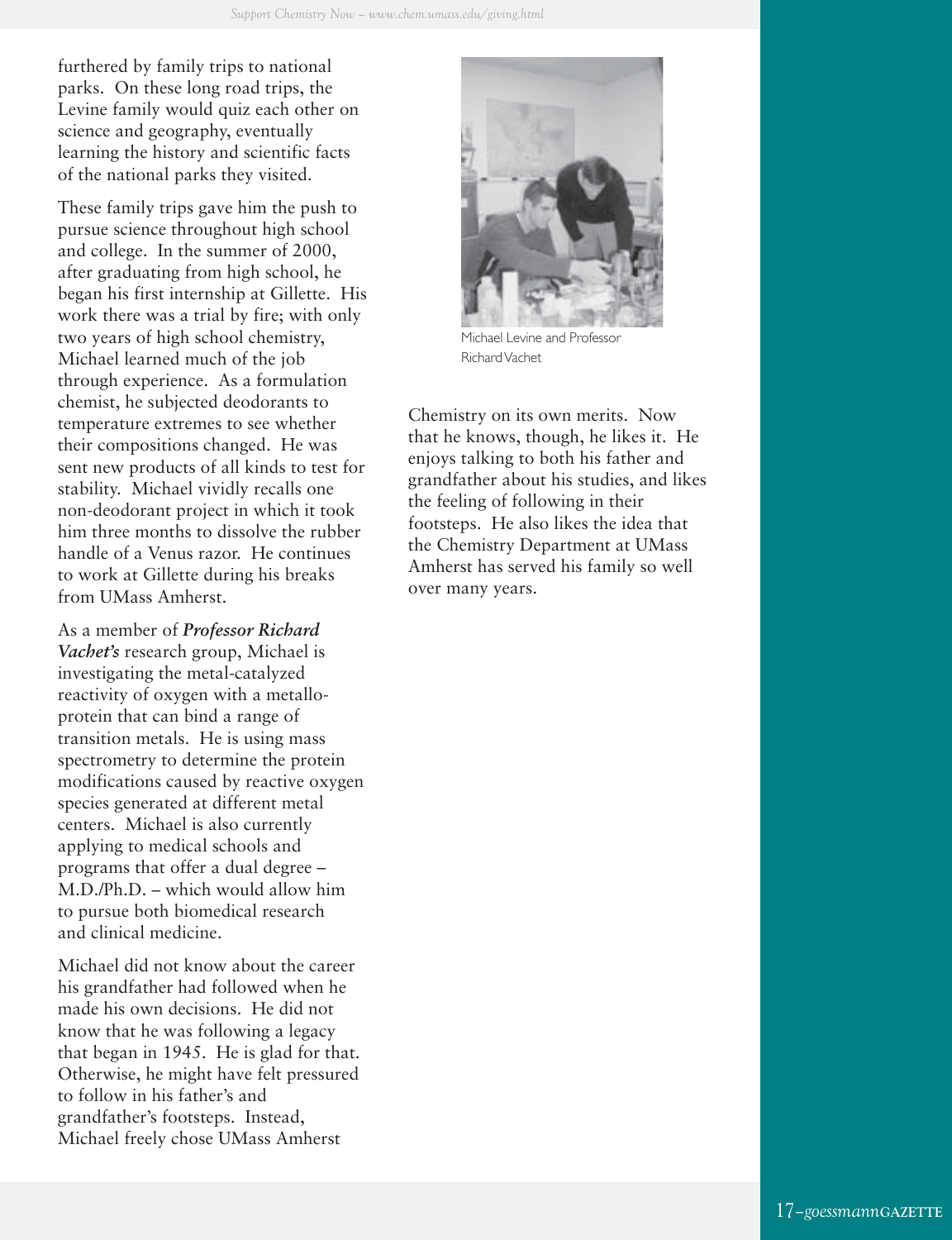# *friends of umass chemistry* THANKS FOR YOUR SUPPORT!

#### (Giving Period: January 1, 2003–December 31, 2003)

DEAN'S CIRCLE (\$1,000+) American Chemical Society Roger G. Bates '34 Bayer Foundation Bette Bridges & Kenneth W. Brody Fund Jong K. Choi '01 Bristol-Myers Squibb Company Edward Broderick '41 Donald Ciappenelli '66 Ray P. D'Alonzo '77 C.W. Donovan, Jr. '63 Fidelity Invsts Charitable Gift Fund ICP Information Newsletter, Inc. Arthur F. Kluge '67 Lesaffre Yeast Corporation Mahoney Family Foundation William E. Mahoney '55 James M. Malandrinos '01 Pfizer Inc. Procter & Gamble Company Research Corporation Technologies Saint Paul Foundation Emil & Emily Slowinski Fund Spectrasol INC. Howard D. Stidham Paul H. Terry '63

GOESSMAN CIRCLE (\$500-999) Rebecca H. Bell '81 Harvey W. Gendreau '72 John P. Kirchner '54 Timothy J. Shea '78

PETER'S CLUB (\$1-499) Alexander R. Amell '47 Judith A. Anderson '63 Anne Andrews '63 Anonymous Robert A. Austin '68 Michael T. Azure '93 Elzbieta Bakowska '90 Kevin M. Bardon '01 Curtis A. Barratt '79 Scot M. Barry '93 Cedric H. Beebe '47 Edmond G. Benoit '65 Mark & Charlotte Berard '92/'88 Teresa E. Berard Russell R. Bessette '67 George H. Bischoff '39 Alan & Susan Blanchette '71/'67 Ioannis V. Bletsos '79 Allen C. Bluestein '49 Wyndham H. Boon '76 George H. Briles '66 James & Mary Bruno '73/'74 Kelly C. Burnham '01 David G. Bush '47 Mark & Judith Butterfield Alan & Janice Carpenter '74/'73 Gretchen A. Carter '87 Alcon H. Chadwick '59 Rabin & Karen Chandran '89/'89 John C. Chani '71 HannGuang J. Chao '88

Mary M. Chappuis '45 Joel B. Charm '65 Edward H. Cheesman '78 Eric M. Chellquist '81 Charles & Betty Clapp '52/'53 Paul J. Clark '72 Michael J. Clifford '50 Mitchell and Ann Cohen Saul M. Cohen '48 Scott E. Collibee '93 Paul C. Colodny '51 David A. Condit '83 James & Maryellen Connors Robert J. Coraor '79 Russell A. Cormier '67 Edward & Irene Cowern '59/'59 Thomas & Sara Crumm '66/'66 David & R. Nancy Curran '53/'55 Sean A. Curran '81 Theresa M. Dearborn '95 Domenic DeFelice '36 Michael F. Delaney '79 Frank & Ann Denton '80/'82 Brian Derosier & Clarene Errichetto-Derosier '94/'95 Richard J. Desando '54 Ciro & Dorothy DiIorio Joseph & Carolyn Dingman '69/'70 Craig J. Donahue '77 Peter M. Draghetti '55 Robert S. Drzal '68 Philip & Zerlina Dubois '85/'87 Bruce A. Dunlop '72 Marie H. Ebersole '92 Bruce H. Edwards '82 Wayne F. Erickson '68 Nanae I. Ervin '87 Francis & Karen Fang '83/'83 David C. Farwell '59 Richard J. Field '63 Charlotte S. Follansbee '63 Nellie M. Foltz '37 Kimberley Forbes & Robert McKean '89/  $'90'$ Elvin M. Fowell '65 Fen-Ni Fu '97 Paul & Joan Fu '69/'67 Stanley F. Furman '73 Mary P. Furmaniuk '68 Allan B. Furtek '67 Brian M. Gallagher, Jr. '92 Charles & Judith Gallucci '85/'79 Lucille Anne Gannon Walter K. Gavlick '88 Andrew K. Gelasco '90 Susan E. Geldart '84 Shahnaz Ghassemi '94 David & Christine Gibian '79/'79 Lila M. Gierasch James & Harriet Gilman '42/'43 Mark E. Ginsburg '76 Chester A. Giza '55

Isabel Glassanos '48 Roberta E. Glynn '88 Mary Golden '03 Christine M. Goldman '89 Richard D. Gooding '85 Donald E. Gosiewski '73 Keith D. Gourley '82 Robert & Joyce Graf '72/'79 Daniel E. Granger '78 Richard H. Graves '55 Robert & Margaret Grimley '51/'53 Anthony V. Grossi '79 Peter & Tamara Gund '67/'67 Robert & Yvonne Haff '50/'50 Joseph N. Haffty '50 Edward D. Hall '44 Deborah I. Ham '84 Peter & Grace Han '71/'69 Katharine M. Harris '03 William C. Harris, Jr. William S. Harwood '80 Richard & Carla Heath '86/'87 Christina Hedberg '81 Martha R. Heimann '78 Carol L. Hermsdorf '65 Ruth M. Hicks '45 Florence E. Hook '50 Charles & Catherine Hopkins '68/'70 Elmer H. Hsu '67 Edward J. Isaac '70 Alan B. Janes '78 Paul & Robin Jensen Janet A. Johnson '58 Marijane Jones '41 Rajdeep S. Kalgutkar '97 Ling-Ling Kang '85 Christopher J. Karpenko '92 Daniel H. Kaufman '82 James K. Kearns '97 Glenn L. Keldsen '77 Mary I. Kendrick '47 Rosalind G. Kingsbury '43 Jeremy T. Kintigh '01 Richard & Dianne Kubacki Carol A. LaFlamme '58 Elizabeth J.J. Larsen '51 Ronald D. Lees '63 Albert B. Levit '73 John & Laurie Linzi '78/'76 Arthur L. Lipman, Jr. '67 Curtis L. Lopes '50 Ziling Lu '93 Joseph Malgiolio '56 John & Virginia Marhevka '77/'79 Louis V. McAdams, III '66 William E. McEwen Edward & Mary McIntire John E. McLaughlin '52 Dave & Janice Meierdiercks Paul F. Meunier '77 Edward F. Miller '69 Brian M. Minsk '85 Eric A. Mintz '78 Kevin Moriarty & Dora Wong '77/'84 James R. Mouser '89

Fatemeh Nowshad '89 Joseph M. O'Brien '72 Rose Marie L. Ormsby '47 Paul S. Palumbo '78 Ronald Pawelski & Ellen Newlands '73/'74 George & Janet Pearse '52/'53 Holly J. Perpall '86 Mildred Pettipaw '53 Michael T. Philbin '88 Jean B. Philbrick '43 James H. Prescott '92 Thomas & Beth Provost '80/'81 Robert & Caroline Putnam '50/'51 Peter C. Rahn '73 George R. Richason, Jr. '37 Lawrence R. Roberts '72 Peter A. Roche '76 Frank C. Rossitto '94 Kathleen E. Ryan '03 Linda A. Saari '74 Thomas P. Sassi '89 Anthony C. Savitsky '73 Donald & Kathleen Schulz '71/'70 Harry & Mary Sill Augustine Silveira, Jr. '62 Kathleen E. Simmons '78 Kevin & Christine Slatkavitz '85/'85 John C. Smith '50 Susan L. Smith '80 John R. Snoonian '91 Russell E. Snow '50 Marion G. Snuggs '39 Robert J. Snyder '67 Diane P. Stengle '72 Constance M. Stokinger '46 Robert Swisher & Anastasia Morfesis '82/ '86 Brian R. Sydow '81 Edward J. Szczesny '92 Ranjit & Namrata Thakur '88/'89 Glenn A. Thompson '71 Terrence P.Tougas '83 Craig A. Trask '85 Imogene E. Treble '78 Joseph M. Tringali '85 Joann Truman Pamela Turci '79 Julian F. Tyson Carol R. VanDerVoorn '62 Richard C. Venditti '81 Richard V. Vivilecchia '64 Fred H. Walters '76 Arthur L. Wannlund '41 Paul C. Watts '63 C. Joseph & Judith Weber '81/'80 David P. Welch Jr '96 Ronald B. White '73 L. Ronald Whitlock '71 Jonathan J. Wilker '91 George & AnnMarie Wing Janice M. Wojtkunski '62 Jon W. Wolfe '67 Lynford L. Worden '63 David & Mary Ann Worthington '58/'57 Bin Wu '96 David & Ruth Yesair '54/'53 Charles M. Zepp III '74 Allen X. Zhao '92 Robert S. Zwonik '79

Thomas C. Niziolek '88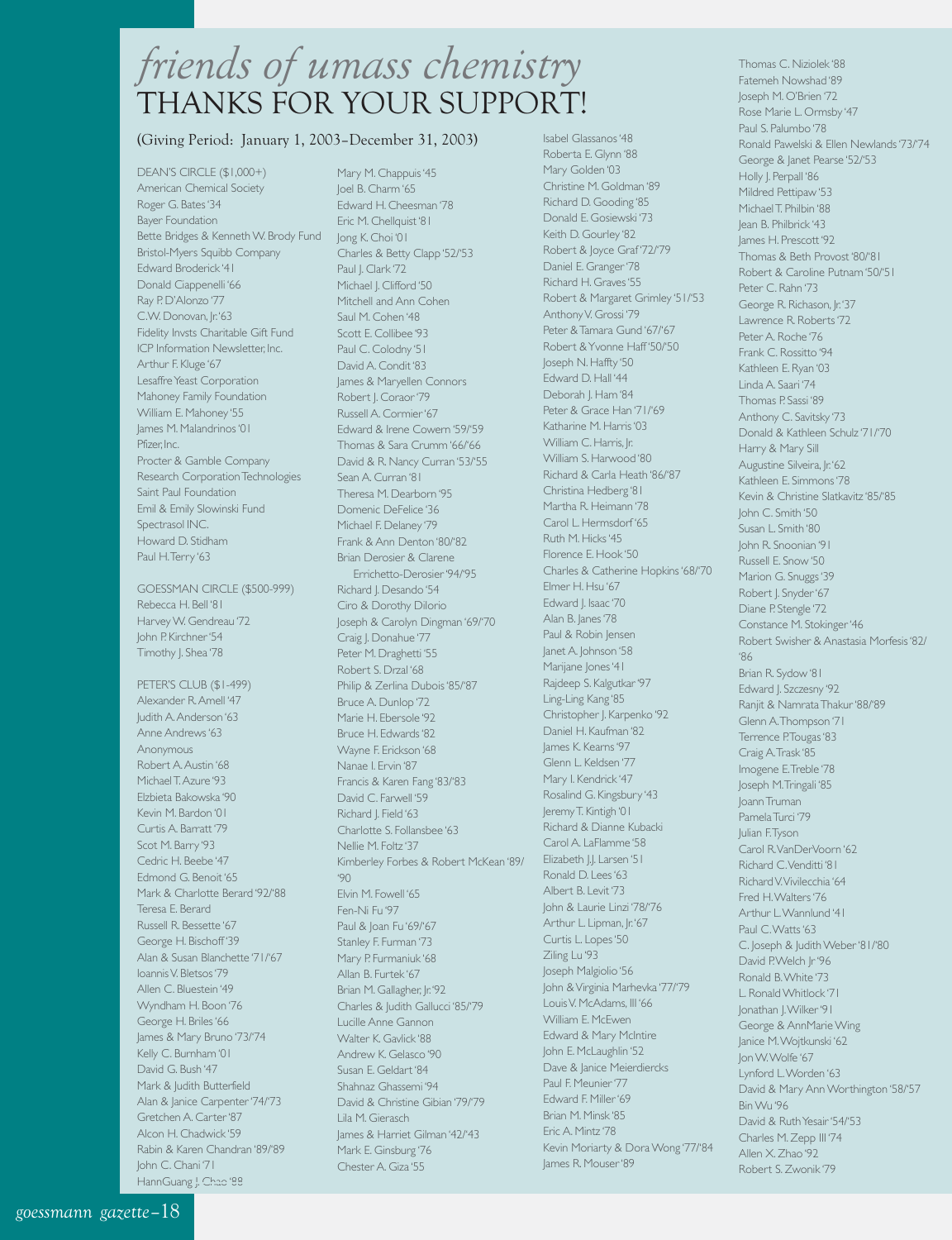#### Dear Friends of the Chemistry Department,

As you can see from this issue of the *Goessmann Gazette*, our department had another great year. Our teaching excellence was recognized by two awards to our faculty: Professor Vining was awarded the College Outstanding Teaching Award, and Professor Whelan received a Certificate of Appreciation for Excellence in Teaching. An important component of our undergraduate program is laboratory research, and three Chemistry majors, Jaclyn Murphy, Michael Doherty and Noah Tremblay, received national awards recognizing their work. Our research prominence also continues to grow. Over the past year, 21 faculty members received 29 new awards totaling 5.3 million dollars – a 9% increase over the previous year. *Chemical & Engineering News* listed our department as one of the top 25 in terms of Ph.D.s granted. Among the honors garnered by faculty and students was the 2003-2004 S. F. Conti Faculty Fellowship, awarded to Professor Rotello. Finally, we were very pleased to bring to our department a new faculty member, Professor Thayumanavan, an organic chemist who has already received numerous prestigious awards for both his research and teaching.

As always, we are deeply grateful for the generous contributions so many of you have made to our department. As our state funding continues to decline, your gifts make up an ever-increasing percentage of our operating budget. Your contributions help to support and improve our teaching and research laboratories, provide scholarships for students, and allow us to function on a day-to-day basis. Moreover, your gifts help us to hire and provide startup packages for new faculty. This is especially important now as we begin to replace the numerous faculty who have retired in recent years. Unrestricted gifts provide us the most flexibility. If, instead, you wish to make a more targeted gift, please consider making a contribution to one

of the funds listed below. We hope that you can continue to help us in our quest for excellence in teaching and research.

> Fund for the Future, used for the needs of new faculty. W. E. McEwen Scholarship Fund, used to assist students. George Richason Laboratory Fund, used to equip laboratories. Roger G. Bates Chemistry Fund, used for department programs. Richard W. Fessenden Award, an award to a senior chemistry major.



*Telephone:* 413-545-2583 *Fax:* 413-545-0011 *Email:* depthead@chem.umass.edu

Sincere Department Head

# *gift giving* MADE EASY

UMass has been transformed from a state-funded to a state-assisted institution. If you have been giving to us in the past, now more than ever, we need you to increase your gift if you can. Thank you.

#### To Donate to Chemistry:

Visit the University of Massachusetts online donations web site (link provided below). Please follow these instructions to make sure your gift is targeted toward the Department of Chemistry.

1. Fill out the "Give Now" Donor Information Form and click "Continue Donation."

2. Fill out the Gift Designation Page:

Fill in the Allocation Amount box with the amount of your gift. In the pull-down menu, choose "College of Natural Sciences and Mathematics." In the section marked [Other, not listed] type in "CHEMISTRY" to give an unrestricted gift, or "RICHASON LAB FUND" to direct your gift; **this last step is very important**.

To make your gift online please go to http://www.chem.umass.edu/giving.html.

To make your gift offline please contact: Susan Alston, Director of Development, College of Natural Sciences & Mathematics, University of Massachusetts, 710 North Pleasant Street, Amherst, MA 01003-9305 voice: 413-577-4712 fax: 413-545-9784, email: salston@nsm.umass.edu, web: www.nsm.umass.edu